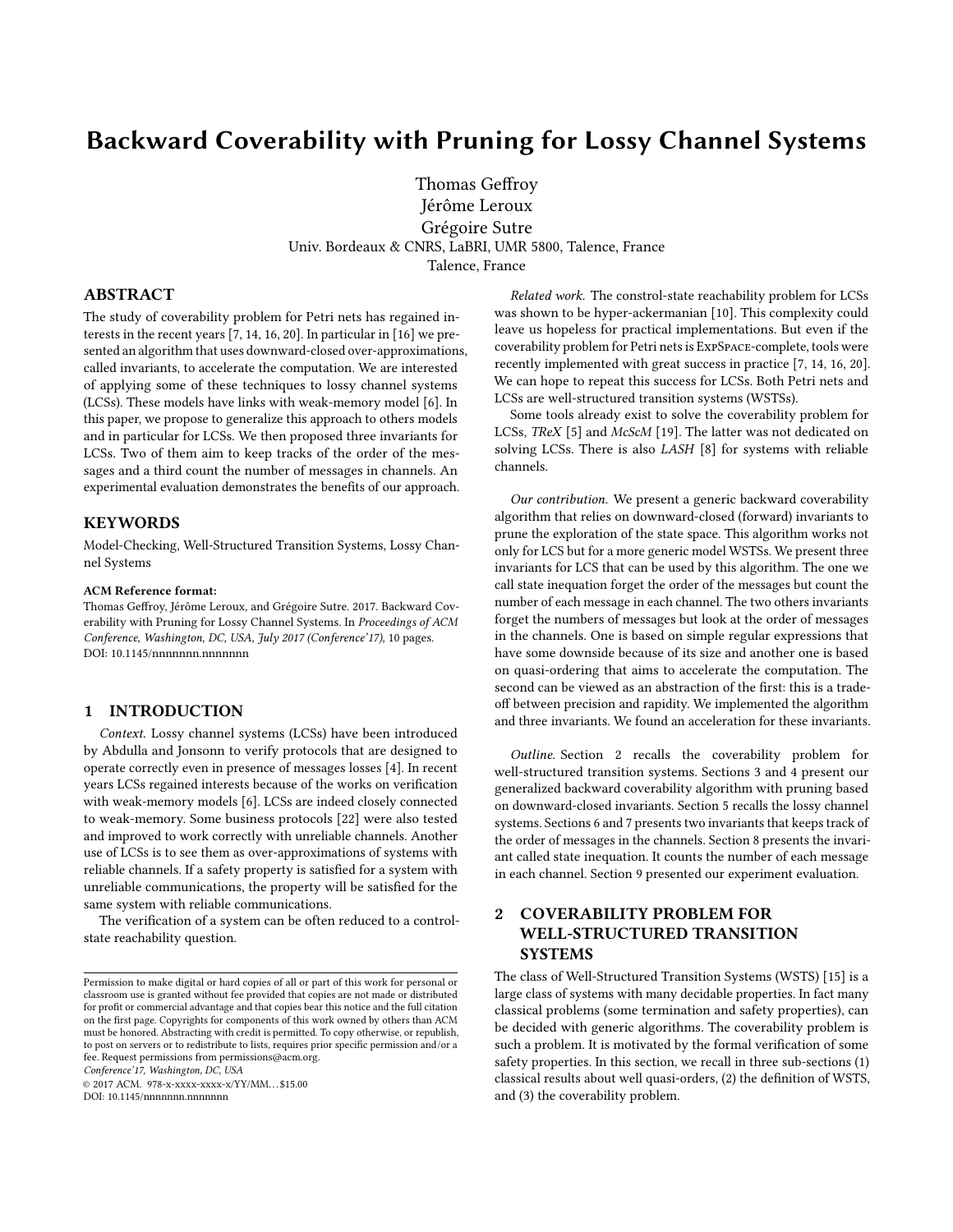## 2.1 Well Quasi-Ordering

We first recall some properties about well quasi-orders (see [\[15\]](#page-9-12) for additional properties and definitions).

A *quasi-ordering* over a set S is a binary relation  $\leq$  over S that is transitive and reflexive. Given a subset  $X \subseteq S$ , we let  $\uparrow X$  and  $\downarrow X$ denote its upward closure and downward closure, respectively. These sets are defined as follows.

$$
\begin{aligned} \uparrow X &= \{ s \in S \mid \exists x \in X : x \le s \} \\ \downarrow X &= \{ s \in S \mid \exists x \in X : s \le x \} \end{aligned}
$$

A subset  $U \subseteq S$  is called an *upward-closed* set when  $U = \uparrow U$ , and a subset  $D \subseteq S$  is called a *downward-closed* set when  $D = \downarrow D$ . a subset  $D \subseteq S$  is called a *downward-closed* set when  $D = \downarrow D$ . A *basis* of an upward-closed set U is a set  $B \subseteq U$  such that  $\uparrow B = U$ . Upward closed sets can be denoted by finite bases when  $\leq$  is a well quasi-order.

A well quasi-ordering (wqo) over S is a quasi-ordering  $\leq$  over S such that, for every infinite sequence  $x_0, x_1, \ldots \subseteq S$ , there exist *i* and *j* with  $i < j$  and  $x_i \le x_j$ . This implies that any wqo is well-<br>founded: it admits no strictly decreasing infinite sequence founded: it admits no strictly decreasing infinite sequence.

PROPOSITION 2.1 ( [\[13,](#page-9-13) [15,](#page-9-12) [18\]](#page-9-14)). For a quasi-ordering  $\leq$  over a set S, the following propositions are equivalent

- $\leq$  is wqo.
- Every upward-closed set has a finite basis.
- Every infinite non-decreasing sequence  $U_0 \subseteq U_1 \subseteq \cdots$  of upward-closed sets eventually stabilizes: there exists  $k \in \mathbb{N}$ such that  $U_k = U_{k+1} = U_{k+2} = \cdots$

Notation: For the remainder of the paper, we will simply write x in place of  $\{x\}$  for singletons, when it causes no confusion. In particular  $\uparrow x$  denotes  $\{s \in S \mid x \leq s\}.$ 

## 2.2 WSTS

We recall the definition of Well-Structured Transition Systems.

Definition 2.2 (Transition System). A transition system is a tuple  $S = (S,s_{init},\rightarrow)$  where S is a set of states, s<sub>init</sub> is the initial state and  $\rightarrow \subseteq S \times S$  is the *transition relation*.

We note  $\stackrel{*}{\to}$  the reflexive and transitive closure of  $\to$ .

Definition 2.3 (Well-Structured Transition System [\[2,](#page-9-15) [15\]](#page-9-12)). A Well-Structured Transition System (WSTS) is a transition system  $S =$  $(S,s_{init},→)$  equipped with a wqo  $\leq$  over S that is *compatible* with  $\rightarrow$ : for all states  $s_1, s_2, t_1$  with  $s_1 \rightarrow s_2$  and  $s_1 \leq t_1$ , there exists  $t_2 \in S$  such that  $t_1 \stackrel{*}{\rightarrow} t_2$  and  $s_2 \leq t_2$ .

# 2.3 Coverability Problem

The coverability problem is a natural problem of safety verification. Formally, a state  $s_{final}$  of a WSTS  $S = (S, s_{init}, \rightarrow, \leq)$  is said to be coverable if there exists a state s such that  $s_{init} \stackrel{*}{\rightarrow} s$  and  $s \geq s_{final}$ .<br>The coverability problem consist in deciding if a state is coverable. The coverability problem consist in deciding if a state is coverable. The set of coverable configurations is denoted by  $Cov_S$  and it is called the coverability set.

Notice that  $Cov_S$  is a downward closed set and in particular its complement is an upward closed set that admits a finite basis as any upward closed set. It follows that if  $B$  is a finite basis of that set, the coverability problem for a state  $s_{final}$  reduces to check that  $s_{final}$ is not in  $\uparrow B$ , i.e. check if  $\wedge_{b \in B} b \nleq s_{final}$ . Unfortunately, for some natural classes of WSTSs (like the lossy channel systems introduced natural classes of WSTSs (like the lossy channel systems introduced in the sequel), such a finite basis  $B$  is not computable [\[21\]](#page-9-16).

Anyway, the coverability problem can be decided thanks to a generic algorithm. This algorithm is based on the following definitions of predecessor sets. Formally, the one-step predecessors function  $pres$  and the many-step predecessors function  $pres$  are functions from  $\mathcal{P}(S)$  to  $\mathcal{P}(S)$ , defined for any  $X \subseteq S$  by:

$$
pre_{\mathcal{S}}(X) = \{ s \in S \mid \exists x \in X : s \to x \}
$$

$$
pre_{\mathcal{S}}^{*}(X) = \{ s \in S \mid \exists x \in X : s \stackrel{*}{\to} x \}
$$

We recall from [\[15\]](#page-9-12) that  $pre^*(U)$  is an upward closed set for any<br>upward closed set  $U$  and a state set is coverable if and only upward closed set  $U$ , and a state  $s_{final}$  is coverable if, and only if,  $s_{init}$  is in  $pre^*_{\mathcal{S}}(\hat{1} s_{final})$ . The coverability problem is shown to be decidently WSTSs, thanks to an algorithm computing inducbe decidable for WSTSs, thanks to an algorithm computing inductively a basis of the upward closed set  $pre^*_{\mathcal{S}}(\uparrow s_{final})$ . In the next<br>section we introduce a new generic algorithm for deciding the covsection we introduce a new generic algorithm for deciding the coverability problem that takes benefit of an over-approximation of the coverability sets.

# <span id="page-1-0"></span>3 BACKWARD COVERABILITY ANALYSIS WITH PRUNING

The coverability problem is a fundamental question for formal veri fication and there have been a lot of different methods proposed to solve this problem efficiently. For Petri Nets, a class of WSTS, in recent years, methods were proposed using structural analysis mixed with SMT solving [\[7,](#page-9-0) [14\]](#page-9-1), and the use of continous coverability in Petri Nets to accelerate the backward coverability decision [\[7\]](#page-9-0).

Inspired by those new methods, we proposed in [\[16\]](#page-9-2) one of the top most efficient algorithm for deciding the coverability problem for Petri nets. In that paper, the correctness of our approach relies on the following two properties satisfied by Petri nets:

- strong compatibilty: for all states  $s_1 \le t_1$  such that  $s_1 \rightarrow s_2$ , there exists  $t_2 \in S$  such that  $t_1 \rightarrow t_2$  and  $s_2 \leq t_2$ .
- upward closed predecessors : for any state <sup>s</sup> the set of predecessors  $pre_S(\uparrow s)$  is upward-closed.

In this section we proposed to generalize our approach to the full class of WSTS. The generalization is obtained by adapting proofs in such a way we do not rely anymore on those two previously given properties.

The classical backward coverability algorithm [\[2,](#page-9-15) [15\]](#page-9-12) for WSTS computes a growing (meaning non-decreasing in the sequel) sequence  $U_0 \subseteq U_1 \subseteq \cdots$  of upward-closed subsets of S that converges to  $pre^*_{\mathcal{S}}({\uparrow s_{final}})$ . In [\[16\]](#page-9-2) we proposed a way to improve<br>the convergence with the help of a known over-approximation of the convergence with the help of a known over-approximation of the coverability set. The idea is to prune  $U_i$  with the help of that over-approximation.

Formally, an *invariant* for a WSTS  $S = (S, s_{init}, \rightarrow, \leq)$  is a downward-closed set of S that contains the coverability set. In [Sections 6](#page-5-0) to [8](#page-7-0) we present efficient algorithms for computing useful invariants.

For the remainder of this section, we consider a WSTS  $S =$  $(S,s_{init}, \rightarrow, \leq)$  with a target state  $s_{final}$  and we assume that we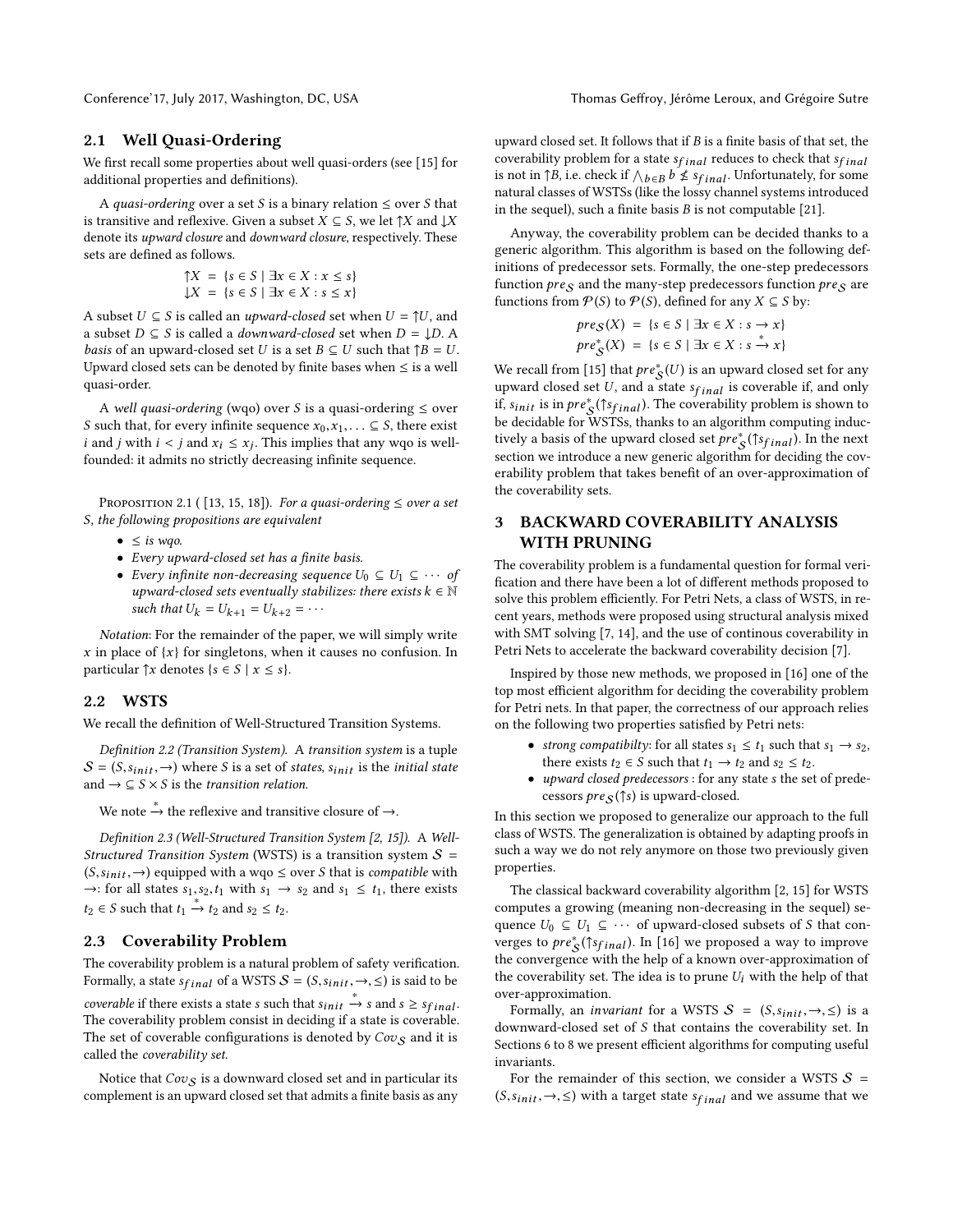are given an invariant I for  $S = (S,s_{init}, \rightarrow, \leq)$ . We introduce the sequence  $U_0, U_1, \ldots$  subsets of S defined as follows:

$$
U_0 = \uparrow (s_{final} \cap I)
$$
  

$$
U_{k+1} = \uparrow (pre_{S}(U_k) \cap I) \cup U_k
$$

Observe that each  $U_k$  is upward-closed and that  $U_0 \subseteq U_1 \subseteq \cdots$ , the contrary to the classical backward coverability approach [2] On the contrary to the classical backward coverability approach [\[2,](#page-9-15) [15\]](#page-9-12),  $U_{k+1}$  does not consider all one-step predecessors of  $U_k$ , but<br>discards those that are not in I. Note that by taking  $I-S$  which is discards those that are not in *I*. Note that by taking  $I = S$ , which is trivially an invariant, we obtain the same growing sequence as in the classical backward coverability approach [\[2,](#page-9-15) [15\]](#page-9-12).

The two following lemmas show that we can use these new sequence to solve the coverability problem.

<span id="page-2-7"></span>LEMMA 3.1. The sequence  $U_0 \subseteq U_1 \subseteq \cdots$  is ultimately stationary.

PROOF. Every infinite non-decreasing sequence of upward-closed sets is ultimately stationary since  $\leq$  is a wqo.  $\Box$ 

<span id="page-2-10"></span>LEMMA 3.2. It holds that  $s_{final} \in Cov_{S}$  if, and only if,  $s_{init} \in$  $_k U_k$ .

PROOF. If  $s_{final} \in Cov_{S}$  then  $s_{init} \stackrel{*}{\rightarrow} s \geq s_{final}$  for some states s in S. Since  $s_{init} \stackrel{*}{\rightarrow} s$ , there exists  $s_0, \ldots, s_n \in S$  such that  $s_0, \ldots, s_n \in S$  such that  $s_0, \ldots, s_n \in S$ that  $s_{init} = s_n$ ,  $s_n \rightarrow s_{n-1} \cdots \rightarrow s_0$  and  $s_0 \geq s_{final}$ . First observe that  $s_i \in I$  for every  $i \in \{0, \ldots, n\}$  because I is an invariant for S. Moreover, as  $s_{final} \in I$  we get  $U_0 = \uparrow s_{final}$ . We prove, by induction on *i*, that  $s_i \in U_i$  for all  $i \in \{0, \ldots, n\}$ . The basis  $s_0 \in U_0$  follows from the facts that  $s_0 \geq s_{final}$  and  $U_0 =$  $\uparrow s_{final}$ . For the induction step, let  $i \in \{0, \ldots, n-1\}$  and assume that  $s_i \in U_i$ . Recall that  $s_{i+1} \in I$  and  $s_{i+1} \to s_i$ . It follows that  $s_i \in (hre(S_i) \cap I) \subset U_i$ . We have shown that  $s_i \in U$ , hance  $s_{i+1} \in (pre_{\mathcal{S}}(U_i) \cap I) \subseteq U_{i+1}$ . We have shown that  $s_n \in U_n$ , hence,<br> $s_{i+1} = s$ , belongs to  $|V_i|$ . Now let us assume that  $s_{i+1} \in |V_i|$ .  $s_{init} = s_n$  belongs to  $\bigcup_k U_k$ . Now, let us assume that  $s_{init} \in \bigcup_k S_k$ and let us prove that  $s_{final} \in Cov_S$ . We first prove, by induction<br>on k that  $U_k \subseteq pre^*(f_{S_{k+1}})$ . The basis follows from the obon k, that  $U_k \subseteq pre^*_{\mathcal{S}}({\uparrow s}_{final})$ . The basis follows from the ob-<br>servation that  $U_k \subseteq {\uparrow s}_{\mathcal{S}}$  on  $\mathcal{S}$  are  ${\uparrow s}_{\mathcal{S}}$  ( ${\uparrow s}_{\mathcal{S}}$ ). For the induction servation that  $U_0 \subseteq \S_{\text{final}} \subseteq pre^*_{\mathcal{S}}(\S_{\text{final}})$ . For the induction step, let  $k \in \mathbb{N}$  and assume that  $U_0 \subseteq pre^* (\S_{\text{final}})$ . Recall that step, let  $k \in \mathbb{N}$  and assume that  $U_k \subseteq pre^*_{\mathcal{S}}(\uparrow s_{final})$ . Recall that  $U_k = \uparrow (n_{\mathcal{S}}(U_k) \cap U_k)$  hange  $U_k \subseteq \uparrow n_{\mathcal{S}}(U_k) \cup U_k$ . As  $U_{k+1} = \uparrow (pre_S(U_k) \cap I) \cup U_k$ , hence,  $U_{k+1} \subseteq \uparrow pre_S(U_k) \cup U_k$ . As<br>  $U_k \subseteq pre^* (\uparrow s_{\leq k+1})$  it follows that  $pre_S(U_k) \subseteq pre^* (\uparrow s_{\leq k+1})$  $U_k \subseteq pre^*_{\mathcal{S}}(\{ \hat{s}_{final} \})$ , it follows that  $pre_{\mathcal{S}}(U_k) \subseteq pre^*_{\mathcal{S}}(\{ \hat{s}_{final} \})$ . As  $pre^*_{\mathcal{S}}(\lceil s_{final}\rceil)$  is upward closed, it follows that  $\lceil pre_{\mathcal{S}}(U_k) \rceil$ pre<sup>∗</sup>s(↑s<sub>final</sub>). Hence  $U_{k+1} \subseteq pre_s^*(\S_{final})$ . We have thus shown<br>that  $U_s \subseteq pre^*(\S_{s-1})$  for every  $k \in \mathbb{N}$  Hence  $s_1, s_2 \in pre^*(\S_{s-1})$ that  $U_k \subseteq pre_s^*(\uparrow s_{final})$  for every  $k \in \mathbb{N}$ . Hence  $s_{init} \in pre_s^*(\uparrow s_{final})$ ,<br>therefore  $s_{es} \in \mathbb{C}^{(n)}$ therefore  $s_{final} \in Cov_S$ .

We have presented in this section a growing sequence of upwardclosed sets whose limit contains enough information to decide the coverability problem. Our next step is to transform this sequence into an algorithm.

#### <span id="page-2-0"></span>4 THE ALGORITHM

Now we want to design an algorithm computing with some finite bases the sequence  $U_0 \subseteq U_1 \subseteq \cdots$  of upward closed sets introduced in the previous section. The classical sequence without the invariant (or with invariant  $I = S$ ) can be computed [\[15\]](#page-9-12) for a WSTS  $S =$  $(S,s_{init}, \rightarrow, \leq)$  when the relation  $\leq$  is computable, and when there exists an effective pre-basis for this WSTS, i.e. an algorithm that can

| <b>ALGORITHM 1:</b> BCwP $(S, s_{final}, I)$ |  |  |
|----------------------------------------------|--|--|
|                                              |  |  |

<span id="page-2-1"></span>

|    | <b>Input</b> : A WSTS $S = (S, s_{init}, \rightarrow, \leq)$ with $\leq$ computable and an   |
|----|----------------------------------------------------------------------------------------------|
|    | effective pre-basis, a target state $s_{final} \in S$ and an                                 |
|    | downward-closed invariant $I$ for $S$                                                        |
|    | <b>Output:</b> Whether there exists a state $s \in S$ such that $s_{init} \rightarrow s$ and |
|    | $s \geq s_{final}$ .                                                                         |
|    | 1 if $s_{final} \in I$ then                                                                  |
|    | 2   $B \leftarrow \{s_{final}\}\$                                                            |
|    | 3 else                                                                                       |
|    | $\mid B \leftarrow \emptyset$                                                                |
|    | 5 while $s_{init} \notin \uparrow B$ do                                                      |
| 6  | $N \leftarrow (cpre_{S}(B)) \setminus \uparrow B$<br>$/*$ new predecessors $*/$              |
|    | $\vert P \leftarrow N \cap I$<br>/* prune uncoverable states */                              |
|    | $\mathbf{s}$   if $P = \emptyset$ then                                                       |
| 9  | return False                                                                                 |
| 10 | Let <i>B</i> be a finite basis of $\uparrow$ ( <i>B</i> $\cup$ <i>P</i> )                    |
|    | 11 return True                                                                               |

<span id="page-2-9"></span><span id="page-2-8"></span><span id="page-2-6"></span><span id="page-2-4"></span><span id="page-2-3"></span><span id="page-2-2"></span>computes for every state s, a finite basis  $cpre_S(s)$  of the upward closure of  $pre_S(\uparrow s)$ . It follows that the following equality holds:

$$
\uparrow cpre_{\mathcal{S}}(s) = \uparrow pre_{\mathcal{S}}(\uparrow s)
$$

We present the backward coverability algorithm with pruning for solving the coverability problem for any WSTS  $S = (S, s_{init}, \rightarrow, \leq)$ with a computable  $\leq$  and a computable function *cpre*.

Given a finite set X of S, we denote by  $cpre_S(X)$  the union  $\bigcup_{x \in X} \text{cpre}_{\mathcal{S}}(x).$ 

<span id="page-2-5"></span>LEMMA 4.1. Let D be a downward-closed set of S.<br>r every finite subset  $X \subseteq S$ , it holds that For every finite subset  $X$  $\uparrow pre_S((\uparrow X) \cap D) = \uparrow (cpre_S(X) \cap D).$ 

PROOF. We first prove that the equality  $\uparrow((\uparrow Y) \cap D) = \uparrow(Y \cap D)$ holds for every finite set Y and for every downward closed set D. First of all, notice that  $Y \cap D \subseteq ( \uparrow Y) \cap D \subseteq \uparrow (( \uparrow Y) \cap D)$ . It follows that  $\uparrow(Y \cap D) \subseteq \uparrow((\uparrow Y) \cap D)$ . Conversely, let  $s \in \uparrow((\uparrow Y) \cap D)$ . There exists  $d \in (\uparrow Y) \cap D$  such that  $d \leq s$ . As  $d \in \uparrow Y$ , there exists  $y \in Y$  such that  $y \le d$ . As D is downward closed, we derive from  $y \le d$  that  $y \in D$ . Thus  $y \in Y \cap D$ . From  $y \le d \le s$  we get  $s \in \uparrow \psi \subseteq \uparrow (Y \cap D)$ . We have proved the other inclusion.

Now, just let *Y* = *cpreS*(*X*), and observe that  $pre_S(\uparrow X)$  =  $\uparrow$  $\uparrow$  $pre_S(X)$ .  $\text{Tr} \text{pre}_S(X).$ 

We now have everything to propose the pruned backward coverability algorithm for WSTS.

Remark: Line 10 of the algorithm can be implemented just as the assignment  $B \leftarrow B \cup P$ . However, in order to improve the efficiency of the algorithm, we remove non minimal elements as follows. An element  $x$  in a set  $X$  of states is said to be *redundant* if there exists  $y \in X$  with  $y \neq x$  such that  $y \leq x$ . Notice that in that case  $\uparrow X = \uparrow Y$ where  $Y = X \setminus \{x\}$ . Line 10 of the algorithm can be implemented just be removing inductively redundant states one by one. When  $\leq$  is a partial order, this computation returns the set of minimal elements.

Let  $\ell_B, \ell_P \in \mathbb{N} \cup \{\infty\}$  denote the numbers of executions of lines [5](#page-2-1) and [8,](#page-2-2) respectively. It is understood that  $l_P \leq l_B \leq l_P + 1$ , with the convention that  $\infty + 1 = \infty$ . Let  $(B_k)_{k < \ell_B}$  and  $(P_k)_{k < \ell_P}$  denote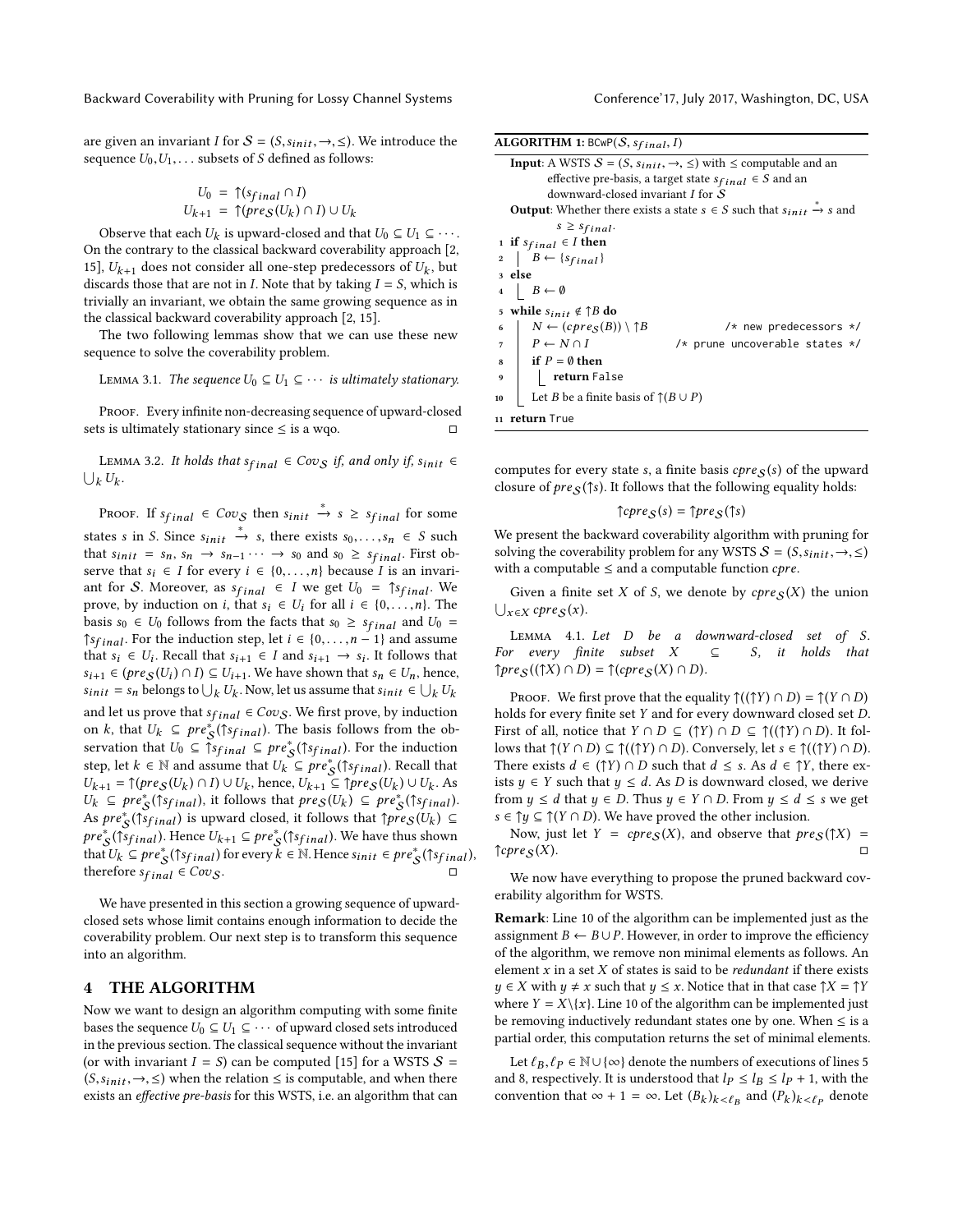the successive values at lines [5](#page-2-1) and [8](#page-2-2) of the variables B and P, respectively.

<span id="page-3-1"></span>LEMMA 4.2. For every k with  $0 \le k < \ell_B$ , the set  $B_k$  is a finite<br>sis of U<sub>r.</sub> For every k with  $0 \le k < \ell_B$ , the set  $P_k$  is a finite basis basis of  $U_k$ . For every  $k$  with  $0 \le k < \ell_P$ , the set  $P_k$  is a finite basis of  $\mathcal{H}(U_{k-1} \setminus U_k)$ of  $\uparrow$   $(U_{k+1} \setminus U_k)$ .

PROOF. It is readily seen that  $B_k$  and  $P_k$  are finite subsets of states for every k. We first observe that, for every k with  $0 \leq k$  $\ell_P$ ,

<sup>↑</sup>P<sup>k</sup> <sup>=</sup> <sup>↑</sup>((cpre<sup>S</sup> (B<sup>k</sup> ) \ ↑Bk ) <sup>∩</sup> I) because o f [Lines [6](#page-2-3)[–7\]](#page-2-4) <sup>=</sup> <sup>↑</sup>(cpre<sup>S</sup> (B<sup>k</sup> ) <sup>∩</sup> (<sup>I</sup> \ ↑Bk )) <sup>=</sup> <sup>↑</sup>(pre<sup>S</sup> (↑B<sup>k</sup> ) <sup>∩</sup> (<sup>I</sup> \ ↑Bk )) because o f [\[Lemma 4.1\]](#page-2-5) <sup>=</sup> <sup>↑</sup>((pre<sup>S</sup> (↑B<sup>k</sup> ) <sup>∩</sup> <sup>I</sup>) \ ↑Bk )

Let us now prove, by induction on k, that  $U_k = \uparrow B_k$  for every<br>with  $0 \le k \le \ell_p$ . The basis  $U_k = \uparrow B_0$  follows from lines 1–5 of k with  $0 \le k < \ell_B$ . The basis  $U_0 = \uparrow B_0$  follows from lines 1[–5](#page-2-1) of BCwP and from the definition of  $U_0$ . For the induction step, let  $k \in \mathbb{N}$ with  $k + 1 < \ell_B$ , and assume that  $U_k = \uparrow B_k$ . Line [10](#page-2-6) entails that  $\uparrow B_k = \uparrow B_k + \uparrow B_k$ . It follows that  $\uparrow B_{k+1} = \uparrow B_k \cup \uparrow P_k$ . It follows that

$$
\begin{aligned} \uparrow B_{k+1} &= \uparrow B_k \cup \uparrow P_k \\ &= \uparrow B_k \cup \uparrow ((pre_S(\uparrow B_k) \cap I) \setminus \uparrow B_k) \\ &= U_k \cup \uparrow ((pre_S(U_k) \cap I) \setminus U_k) \\ &[U_k = \uparrow B_k] \\ &= U_k \cup \uparrow (pre_S(U_k) \cap I) \\ &= U_{k+1} \end{aligned}
$$

This concludes the proof that  $U_k = \uparrow B_k$  for every k with  $0 \le k < \ell_B$ .<br>Moreover, coming back to the characterization of  $\uparrow P$ , we get that Moreover, coming back to the characterization of  $\uparrow P_k$ , we get that

$$
\begin{aligned} \uparrow P_k &= \uparrow ((pre_S(\uparrow B_k) \cap I) \setminus \uparrow B_k) \\ &= \uparrow ((pre_S(U_k) \cap I) \setminus U_k) \\ &= \uparrow (U_{k+1} \setminus U_k) \end{aligned}
$$

for every k with  $0 \le k < \ell_P$ .

Theorem 4.3. The procedure BCwP terminates on every input and is correct.

PROOF. Let us first prove termination. We need to show that any maximal execution of  $BCwP(S,s_{final},I)$  is finite. By contradiction, assume that  $\ell_B = \infty$ . According to [Lemma 3.1,](#page-2-7) there exists an index  $h \in \mathbb{N}$  such that  $U_h = U_{h+1}$ . We derive from [Lemma 4.2](#page-3-1) that  $P_h = \emptyset$ . Therefore, the execution should terminate at line [9](#page-2-8) during the  $(h + 1)$ <sup>th</sup> iteration of the while loop. This contradicts our assumption that  $\ell_{\text{D}} = \infty$ our assumption that  $\ell_B = \infty$ .

We now turn our attention to the correctness of BCwP. As it is finite, any maximal execution of  $BCwP(S,s_{final},I)$  either returns False at line [9](#page-2-8) or returns True at line [11.](#page-2-9)

- If it returns False then  $P_{\ell p-1} = \emptyset$  and it follows from [Lemma 4.2](#page-3-1) that  $U_{\ell_P} \subseteq U_{\ell_{P-1}}$ . It follows that  $U_{\ell_{P-1}} = \bigcup_k U_k$ . Moreover,  $s_{init} \notin \uparrow B_{\ell_P-1}$  because the condition of the while loop had to hold. It follows hat  $s_{init} \notin \bigcup_k U_k$ .<br>We derive from I emma 3.2 that so  $\mathcal{A} \subseteq G^{212}$ .  $\bigcup_k U_k$ . Moreover,  $s_{init} \notin \uparrow B_{\ell_P - 1}$  because the condition of We derive from [Lemma 3.2](#page-2-10) that  $s_{final} \notin Cov_S$ .
- If it returns <code>True</code> then  $s_{init} \in \uparrow B_{\ell_B 1}$  and it follows from [Lemma 4.2](#page-3-1) that  $s_{init} \in U_{\ell_{B}-1} \subseteq \bigcup_k U_k$ . We derive from Lemma 3.2 that  $s_{\ell_{k+1}} \in Cov_{\ell_{k+1}}$ [Lemma 3.2](#page-2-10) that  $s_{final} \in Cov_S$ .

In the next section we focus our algorithm on lossy channel systems.

#### <span id="page-3-0"></span>5 LOSSY CHANNEL SYSTEMS

Lossy channel systems (LCSs) have been introduced by Abdulla and Jonsonn to verify protocols that are designed to operate correctly even in presence of messages losses [\[4\]](#page-9-6). Informally, an LCS is a finite-state automaton equipped with finitely many first-in first-out channels that are unreliable in the sense that messages can be lost at any time. This section recalls the definition of LCS and shows how to verify them using the BCwP algorithm of the previous section.

#### 5.1 Syntax and Semantics of LCSs

A lossy channel system is a tuple  $S = (Q, q_{init}, M, d, \Delta)$  where Q is the finite set of locations,  $q_{init} \in Q$  is the initial location, M is the finite alphabet of messages that can be exchanged over the channels, *d* is the *number of channels*, and  $\Delta \subseteq Q \times Op \times Q$  is the set of transition *rules*, where  $Op = \{1, \ldots, d\} \times \{!, ?\} \times M$  is the set of operations over the channels. An operation is

- $\bullet$  either a *transmission i!m* of a message *m* into a channel *i*,
- or a reception i?m of a message m from a channel i.

*Example 5.1.* [Figure 1](#page-4-0) represents the LCS with locations  $Q =$  ${q_1, q_2, q_3, q_{bad}}$ , initial location  $q_{init} = q_1$ , messages  $M = \{a, b\}$ , a single channel, and rules  $\Delta = \{q_1 \xrightarrow{1!a} q_2, q_2 \xrightarrow{1!b} q_1, q_2 \xrightarrow{1?a} q_2, q_3 \xrightarrow{1?a} q_3, q_4 \xrightarrow{1?a} q_4, q_5 \xrightarrow{1?a} q_5, q_6 \xrightarrow{1?a} q_7, q_8 \xrightarrow{1?a} q_8, q_9 \xrightarrow{1?a} q_9, q_{10} \xrightarrow{1?a} q_9$  $q_3, q_3 \xrightarrow{1?a} q_{bad}$  }.

The operational semantics of an LCS  $S = (Q, q_{init}, M, d, \Delta)$  is given by an infinite-state transition system  $\llbracket S \rrbracket = (S, s_{init}, \rightarrow)$ defined as follows. The set of states is  $S = Q \times (M^*)^d$ . So a state  $s = (q, w_1, \dots, w_d)$  is composed of a location q and of words  $w_i$  describing the contents of the channel i. All channels are empty describing the contents of the channel i. All channels are empty initially, so the initial state is  $s_{init} = (q_{init}, \varepsilon, \dots, \varepsilon)$ .

For each rule  $\delta = (q, op, q')$  in  $\Delta$ , we define the binary relation  $\frac{\partial}{\partial y}$  over *S* as follows:  $s \stackrel{\partial}{\rightarrow} s'$  with  $s = (q, w_1, \dots, w_d)$  and  $s' = (q', w', w')$  if and only if  $\overline{a}$ 0  $\ddot{\phantom{0}}$  $\frac{1}{1}, \ldots, w$  $\binom{d}{d}$  if and only if

- either *op* is a transmission *i!m*, in which case  $w'_i = w_i \cdot m$ and  $w'_j = w_j$  for all  $j \neq i$ ,
- or *op* is a reception *i*?*m*, in which case  $m \cdot w'_i = w_i$  and  $w' = w_i$  for all  $i + i$  $j' = w_j$  for all  $j \neq i$ .

The relations  $\xrightarrow{\sim}$  capture the perfect semantics of first-in firstout channels. To capture message losses, we also define the binary relation  $\rightarrow \lambda$  over S. Formally,  $s \rightarrow \lambda$  s' with  $s = (q, w_1, \dots, w_d)$ <br>and  $s' = (a', w' \dots w')$  if and only if the locations a and a' are and  $s' = (q', w'_1, \ldots, w'_d)$  if and only if the locations q and q' are<br>the some ond there wists a shannel i.e. (1) such that  $w'$  is  $\lim_{t \to \infty} \frac{d}{dt}$  and the same and there exists a channel  $i \in \{1, \ldots, d\}$  such that w<sup>1</sup> is<br>obtained from w by deleting one message (i.e., w) such that w<sup>1</sup> is obtained from  $w_i$  by deleting one message (i.e.,  $w_i = u \cdot m \cdot v$  and  $w' = u \cdot v$  for all  $j \neq i$ . For example,  $(q, cd, aba) \rightarrow_{\lambda} (q, cd, aa) \rightarrow_{\lambda} (q, da, aa)$ . We also<br>introduce for technical reasons the identity relation  $l(s, s) \mid_{s \in S} S$  $\alpha' = u \cdot v$ , for some  $m \in M$  and  $u, v \in M^*$ ) and  $w'_j = w_j$  for all<br> $\neq i$ . Easy symmetry  $(a, ad, aba) \rightarrow (a, ad, ac) \rightarrow (a, da, c)$ . We also introduce, for technical reasons, the identity relation {(s, s) | s  $\in S$ }, written  $\rightarrow$ <sub>ε</sub>.

j

Now, the binary relation  $\rightarrow$  over S is defined to be the union of the relation  $\rightarrow_{\varepsilon}$ , of the relation  $\rightarrow_{\lambda}$  and of the relations  $\stackrel{\sim}{\rightarrow}$  where  $\stackrel{\sim}{\delta}$  ranges over  $\stackrel{\sim}{\Lambda}$ δ ranges over ∆.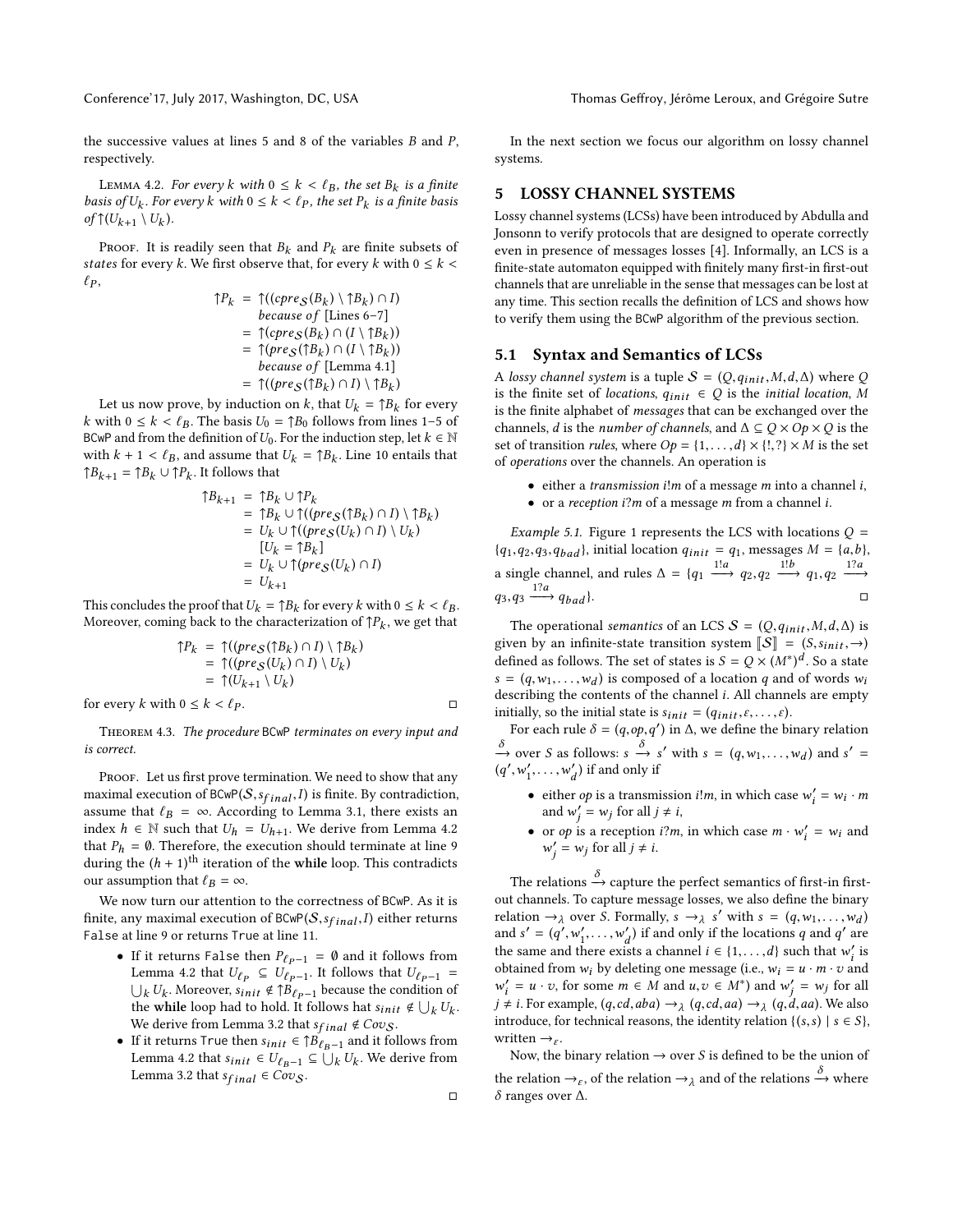<span id="page-4-0"></span>

Figure 1: Simple example of a lossy channel system.

Example 5.2. Consider again the LCS depicted in [Figure 1.](#page-4-0) The state ( $q_{bad}, \varepsilon$ ) is reachable from the initial state because ( $q_1, \varepsilon$ )  $\rightarrow$  $(q_2, a) \rightarrow (q_2, aba) \rightarrow \lambda (q_2, aa) \rightarrow (q_{bad}, \varepsilon)$ . But a message<br>loss (i.e. a  $\rightarrow \lambda$  step) is required to do so loss (i.e.,  $a \rightarrow \lambda$  step) is required to do so.

#### 5.2 LCSs are Well-Structured

As was already observed in [\[3,](#page-9-17) [15\]](#page-9-12), lossy channel systems are wellstructured, and so coverability is decidable for them. The wellstructure of LCSs allows us to use the algorithm presented in [Sec](#page-2-0)[tion 4.](#page-2-0) But we need to show that the required effectivity conditions are fulfilled. Let us start by recalling how LCSs can be framed as well-structured transition systems.

For two words u and v in  $M^*$ , we say that u is a subword of v,<br>itten  $u \leq v$  if u can be obtained from v by erasing some letters written  $u \le v$ , if u can be obtained from v by erasing some letters. In other words,  $u$  is a (possibly non-contiguous) subsequence of  $v$ . The relation  $\leq$  is obviously a partial ordering<sup>[1](#page-4-1)</sup> on M<sup>∗</sup>. Moreover, it is we can M<sup>∗</sup>. This last result is due to Higman [18] is wqo on  $M^*$ . This last result is due to Higman [\[18\]](#page-9-14).<br>Given an LCS  $S = (Q, q_1, \ldots, M, d, \Lambda)$  we define t

Given an LCS  $S = (Q, q_{init}, M, d, \Delta)$ , we define the relation  $\leq$ over  $S = Q \times (M^*)^d$  as follows. For two states  $s = (q, w_1, \dots, w_d)$ <br>and  $s' = (a', w', w')$  let  $s < s'$  if and only if  $a = a'$  and w is and  $s' = (q', w'_1, \ldots, w'_d)$ , let  $s \le s'$  if and only if  $q = q'$  and  $w_i$  is a<br>subveyed of  $w'$  for over  $i \in \{1, \ldots, d\}$ . It is predily seen that this  $u_1, u_2, \ldots, u_d, u_1, \ldots, u_d$ . It is readily seen that this subword of w'<sub>i</sub> for every  $i \in \{1, \ldots, d\}$ . It is readily seen that this relation is a partial ordering on S.

<span id="page-4-2"></span>LEMMA 5.3. The relations  $\leq$  and  $(\rightarrow_{\lambda})^*$  are equal.

PROOF. The lemma is an easy consequence of the definitions of  $\rightarrow \lambda$  and  $\leq$ .  $\lambda$  and  $\leq$ .

It follows from the previous lemma that coverability and reachability coincide for lossy channel systems (equipped with ≤). Indeed, if there exists a state  $s \in S$  such that  $s_{init} \stackrel{*}{\rightarrow} s \geq s_{final}$  then holds by reflexivity of  $\leq$ .  $\stackrel{*}{\rightarrow}$  s  $\stackrel{*}{\rightarrow}$  s<sub>final</sub> hence sinit  $\stackrel{*}{\rightarrow}$  s<sub>final</sub>. The converse always by reflexivity of <

Lemma 5.4. The semantics of a lossy channel system, equipped with the partial order  $\leq$ , is a WSTS.

PROOF. Since the set  $Q$  of locations is finite, equality is a wqo on Q. Recall that  $\leq$  is a wqo on M<sup>∗</sup>. It follows that  $\leq$  is a wqo on S. It remains to prove that  $\leq$  is compatible with the relation  $\rightarrow$ S. It remains to prove that  $\leq$  is compatible with the relation  $\rightarrow$ . Consider three states s, s' and t such that  $s \to s'$  and  $s \leq t$ . By [Lemma 5.3,](#page-4-2) it holds that  $t \xrightarrow{*} s$ . Therefore,  $t \xrightarrow{*} s \rightarrow s' = t'$ , which concludes the proof that  $\leq$  is compatible with  $\rightarrow$ .  $\Box$ 

<span id="page-4-3"></span>

| $cpre1(a,abc) = abc$   | $cpre2(a, \varepsilon) = a$ |
|------------------------|-----------------------------|
| $cpre1(a, abca) = abc$ | $cpre_2(c,abb) = cabb$      |
|                        |                             |

Figure 2: Example of  $cpre_1$  and  $cpre_?$ .

As mentioned previously, we want to solve the coverability problem for lossy channel systems using the BCwP algorithm of [Section 4.](#page-2-0) But several effectivity conditions need to be fulfilled in order to do so, even if we use the trivial invariant  $I = S$ .

Firstly, we observe that the partial order  $\leq$  is computable because there are only finitely many channels and  $\leq$  itself is computable.

Secondly, we need to show LCSs admit an effective pre-basis, meaning that there exists an algorithm that, given a state s, computes a finite basis of  $\uparrow pre_S(\uparrow s)$ . Toward this end, we introduce two functions *cpre*! and *cpre*? from  $M \times M^*$  to  $M^*$  defined as follows:

$$
cpre_!(m, w) = \begin{cases} w' & \text{if } w = w' \cdot m \\ w & \text{otherwise} \end{cases}
$$

$$
cpre_!(m, w) = m \cdot w
$$

See examples in [Figure 2.](#page-4-3) Now, for a state  $s = (q, w_1, \ldots, w_d)$ <br>and a rule  $\delta = (p, i \# m, q) \in \Delta$  with  $\# \in \{1, 2\}$  we let chrea(s) and a rule  $\delta = (p, i \# m, q) \in \Delta$ , with  $\#\in \{!, ?\}$ , we let  $cpre_{\delta}(s) = (p, i \# m, q) \in \Delta$ , with  $\#\in \{!, ?\}$ , we let  $cpre_{\delta}(s) = (p, i \# m, q) \in \Delta$ . (p,w<sub>1</sub>,…,w<sub>i−1</sub>,*cpre*#(m,w<sub>i</sub>),w<sub>i+1</sub>,…w<sub>d</sub>). It is readily seen that<br>*cpre<sub>δ</sub>* is computable. The following lemma shows that LCSs admit  $(p, w_1, \ldots, w_{i-1}, cpre_{\#}(m, w_i), w_{i+1}, \ldots, w_d)$ . It is readily seen that an effective pre-basis.

LEMMA 5.5. For every state  $s = (q, w_1, \dots, w_d)$  in S, the set

$$
\{s\} \cup \{cpre_{\delta}(s) \mid \delta = (p, op, q) \in \Delta\}
$$

is a finite basis of  $\uparrow pre_S(\uparrow s)$ .

Thirdly, line [10](#page-2-6) of the BCwP algorithm simply amounts to the computation of the minimal elements of  $B \cup P$ .

We now have a way to solve the coverability problem for LCSs. To accelerate the computation we need good invariants. The next sections aim to provide that.

#### 5.3 Simple Regular Expressions

The BCwP algorithm of [Section 4](#page-2-0) makes use of downward-closed invariants in order to accelerate the classical backward coverability analsysis. Invariants are potentially infinite sets of states. So before attempting to generate good invariants, we need a finite representation for them. As there are only finitely many locations, the complexity comes from channel contents. These are d-tuples of words over the finite alphabet  $M$  of messages. A natural and simple approach consists in using recognizable subsets of  $(M^*)^d$  to represent (potentially infinite) sets of channel contents. This is a reaempresent (potentially infinite) sets of channel contents. This is a reasonable limitation since the coverability set of an LCS, which is its most precise downward-closed invariant, is recognizable [\[4,](#page-9-6) [9\]](#page-9-18). By Mezei's theorem, recognizable subsets are finite unions of cartesian products of regular languages over the alphabet M. Since we are interested in downward-closed invariants, we focus on downwardclosed regular languages. Such languages can be represented by simple regular expressions [\[1\]](#page-9-19).

Let us recall the definition of simple regular expressions. An atom is either  $(\varepsilon + m)$  for a message m in M or  $(m_1 + \cdots + m_n)^*$ <br>where m. m. are messages in M with  $n \ge 1$ . A product is a where  $m_1, \ldots, m_n$  are messages in M with  $n \geq 1$ . A product is a

<span id="page-4-1"></span><sup>&</sup>lt;sup>1</sup>Recall that a *partial ordering* on a set  $S$  is binary relation on  $S$  that is reflexive, transitive and antisymmetric.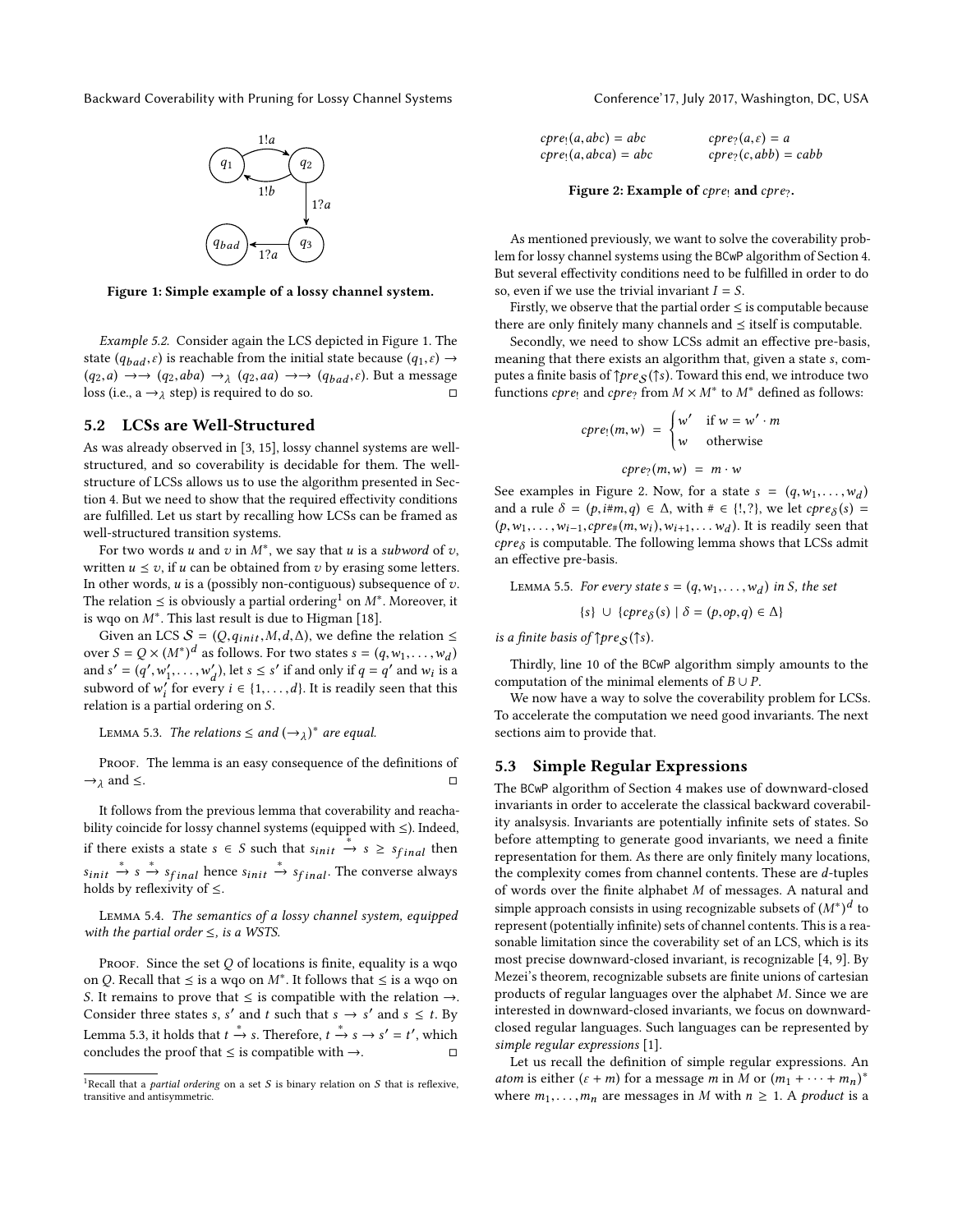finite concatenation  $a_1 \cdots a_n$  of atoms. A simple regular expression (SRE) is a finite sum  $p_1 + \cdots + p_n$  of products.

The *language of an SRE r* is the regular language associated with it and will be denoted by  $\llbracket r \rrbracket$ . The following lemma give us a reason to use SREs to represent downward-closed regular languages.

LEMMA 5.6 ([\[1\]](#page-9-19)). A language  $L ⊆ M^*$  is downward-closed if and<br>by if it can be represented by an SPE only if it can be represented by an SRE.

In practice, it is desirable for efficiency reasons to manipulate SREs that do not contain redundancies. We say that a product  $p = e_1 \cdots e_n$  is in normal form [\[1\]](#page-9-19) if and only if for all  $1 \le i \le n$ , we have  $[\![e_i \cdot e_{i+1}]\!] \nsubseteq [\![e_{i+1}]\!]$  and  $[\![e_i, e_{i+1}]\!] \nsubseteq [\![e_i]\!]$ . An SRE  $p_1 + \ldots + p_n$ is in normal form if all products  $p_i$  are in normal forms and there are no products  $p_i$  and  $p_j$  with  $i \neq j$  such that  $\llbracket p_i \rrbracket \subseteq \llbracket p_j \rrbracket$ .

LEMMA 5.7 ([\[1\]](#page-9-19)). For every SRE  $r$ , there is a unique (up to commutativity of  $+$ ) SRE in normal form, which is denoted by  $nf(r)$ , such that  $\left[\inf(r)\right] = \left[r\right]$ . Furtheremore,  $\inf(r)$  can be computed from r in quadratic time.

We can see that there exist infinite increasing sequences of SREs. This means that we cannot directly use SREs to compute downward-closed invariants via Kleene iteration. Let us illustrate this issue on the LCS of [Figure 1.](#page-4-0) Applying Kleene iteration to the loop  $q_1 \xrightarrow{1!a} \xrightarrow{1!b} q_1$  leads to the sequence  $\varepsilon$ ,  $(a + \varepsilon) \cdot (b + \varepsilon)$ ,<br> $(a + \varepsilon) \cdot (b + \varepsilon) \cdot (b + \varepsilon)$  atc. There exist acceleration techniques  $(a+\varepsilon)\cdot (b+\varepsilon)\cdot (a+\varepsilon)\cdot (b+\varepsilon)$ , etc. There exist acceleration techniques that can derive the effect of an arbitrary iteration of the loop [\[1\]](#page-9-19), and come up with  $(a+b)^*$ . But, in general, the coverability set of an LCS<br>connot be computed [21] even though it is downward-closed and cannot be computed [\[21\]](#page-9-16) even though it is downward-closed and, hence, recognizable. Therefore, we settle for over-approximations of the coverability set. In the next section, we will introduce a subclass of SREs, that we call compact simple regular expressions, and show how to use it to compute downward-closed invariants.

#### <span id="page-5-0"></span>6 INVARIANT USING COMPACT SRES

Despite the assumption that messages may be lost, all messages that remain in a channel are in the same order as the order in which they were sent. If a system sends some messages a and then some messages b in a channel, this channel can't contain a word that contains a message b after a message a. In this section, we propose an abstraction of channel contents that focuses on this kind of properties, and ignores the numbers of occurrences of messages. For instance, this abstraction provides properties of the type: it's not possible to have a message a after a message b.

We present an invariant generation technique that uses a subclass of SREs, that we call compact simple regular expressions. The idea is to abstract the contents of a channel with simple expressions of the form  $(a^* \cdot b^*) + (a^* \cdot (c + d)^*)$ .<br>Formally a compact simple regular

Formally, a compact simple regular expression (CSRE) is an SRE  $\sum p_i$  where every product  $p_i$  is a compact product. A compact<br>product is of the form  $a_i \cup a_j$  with every atom  $a_i$  of the form product is of the form  $a_1 \cdots a_n$  with every atom  $a_i$  of the form  $(m_1 + \cdots + m_n)^*$  and such that every two atoms  $a_i$  and  $a_j$  with  $i + i$  have distinct messages  $(i \in [a, 1] \cap [a, 1] - \{c\})$ . Some examples  $i \neq j$  have distinct messages (i.e.,  $\llbracket a_i \rrbracket \cap \llbracket a_j \rrbracket = \{\varepsilon\}$ ). Some examples of CSREs are given in [Figure 3.](#page-5-1) We see that every compact product is in normal form. However, not all CSREs are in normal forms. We note  $CSRE_{nf}$  the set of CSREs in normal form. It is readily seen that this set is finite. The CSREs of [Figure 3](#page-5-1) are all in normal form.

Conference'17, July 2017, Washington, DC, USA Thomas Geffroy, Jérôme Leroux, and Grégoire Sutre

<span id="page-5-1"></span>
$$
\begin{array}{rcl}\n\text{c} \text{s} \text{r} \text{e}_1 & = & (a^* \cdot b^*) + (a^* \cdot c^*) \\
\text{c} \text{s} \text{r} \text{e}_2 & = & ((a + b)^*) + ((c + d)^* \cdot e^*) \\
\text{c} \text{s} \text{r} \text{e}_3 & = & \varepsilon \\
\text{c} \text{s} \text{r} \text{e}_4 & = & 0\n\end{array}
$$

<span id="page-5-2"></span>Figure 3: Examples of compact simple regular expressions.

$$
a^* \cdot b^* \cap b^* \cdot a^* = a^* \cup b^*
$$
  

$$
a^* \cdot b^* \cap (a+b)^* = a^* \cdot b^*
$$

#### Figure 4: Examples of intersections of compact products.

We define the binary relation  $\subseteq$  over CSRE by  $r_1 \subseteq r_2$  if and only if  $\llbracket r_1 \rrbracket \subseteq \llbracket r_2 \rrbracket$ . This relation is reflexive and transitive hence it is a quasi-ordering. The relation  $\sqsubseteq$  is also antisymmetric for CSREs in normal form, therefore  $\sqsubseteq$  is a partial order over  $CSRE_{nf}$ . Note that  $\sqsubseteq$  is not antisymmetric over the full class of CSREs (e.g.,  $[(a + b)^*] = [(a + b)^* + a^*].$ <br>We will exhibit a Galois c

We will exhibit a Galois connection between  $(\mathcal{P}(M^*), \subseteq)$  and  $SPF \subset \subseteq \Box$  The following lemma is needed (*CSRE<sub>nf</sub>*, $\subseteq$ ). The following lemma is needed.

Lemma 6.1. The set of languages that can be represented by CSREs is closed under intersection.

PROOF. The intersection between two CSREs  $r_1 = \sum_{i \in I_1} p_i$  and  $\sum_{i \in I_2} p_i \leq \sum_{i \in I_1} p_i$  and  $\sum_{i \in I_2} p_i \leq \sum_{i \in I_1} p_i$ .  $i \in I_1$  $r_2 = \sum_{i \in I_2} p'_i$  is  $\sum_{i \in I_1, j \in I_2} p_i \cap p_j$ . The intersection between two compact products will need some notations If  $r_1 = \emptyset$  or  $r_2 = \emptyset$  $\sum_{i=1}^{n} \sum_{i=1}^{n} \sum_{j=1}^{n} \sum_{i=1}^{n} \sum_{j=1}^{n} r^{i} \cdot \overline{r}$ . Compact products will need some notations. If  $r_1 = \emptyset$  or  $r_2 = \emptyset$ <br>then r.  $\bigcirc$  r.  $\bigcirc$  for  $\bigcirc$  for  $\bigcirc$  for  $\bigcirc$  for  $r_1 = \emptyset$  for  $r_2 = \emptyset$ then  $r_1 \cap r_2 = \emptyset$ . Otherwise if  $r_1 = \varepsilon$  or  $r_2 = \varepsilon$  then  $r_1 \cap r_2 = \varepsilon$ . Finally, for two compact products  $p_1 = a_1 \cdot p'_1$  and  $p_2 = a_2 \cdot p'_2$ , if we define  $A_1$  and  $A_2$  subset of M such that  $a_1 = A_1^*$  and  $a_2 = A_2^*$ ,<br> $b_1 = b_1' \cap ((A_2)A_1)^* \cdot b_2'$  and  $b_2 = ((A_1)A_2)^* \cdot b_2'$  and  $b_3$  $i_1 = p'_1 \cap ((A_2 \setminus A_1)^* \cdot p'_2)$  and  $i_2 = ((A_1 \setminus A_2)^* \cdot p'_1) \cap p'_2$  then the intersection between  $A_2$  and  $b_2$  is the sum *i* between  $(A_2 \setminus A_2)^* \cdot j_2$ intersection between  $p_1$  and  $p_2$  is the sum i between  $(A_1 \cap A_2)^* \cdot i_1$ <br>and  $(A_2 \cap A_2)^* \cdot i_2$  with chetween a product a and a CSRF  $p_1 + p_2$ and  $(A_1 \cap A_2)^* \cdot i_2$  with  $\cdot$  between a product p and a CSRE  $p_1 + p_2 + \cdots + p_n$  defined by  $(p_1, p_2) + (p_1, p_2) + \cdots + (p_n, p_n)$ . We need  $p_2 + \cdots + p_n$  defined by  $(p \cdot p_1) + (p \cdot p_2) + \cdots + (p \cdot p_n)$ . We need to prove that  $(A_1 \cap A_2)^* \cdot i_1$  and  $(A_1 \cap A_2)^* \cdot i_2$  are two CSREs. It is true because those two CSPEs are composed of product that only is true because those two CSREs are composed of product that only have atoms of the form  $A^*$  and there is not messages in  $(A_1 \cap A_2)$ <br>that are also in *i*, or *i*<sub>0</sub>. Let us prove the correctness by recursion that are also in  $i_1$  or  $i_2$ . Let us prove the correctness by recursion. For the basis it is readily seen that  $\varepsilon \cap \varepsilon = \varepsilon$ . For the recursion: let  $w \in [\![p_1 \cap p_2]\!]$ . Let us prove that  $w \in [\![i]\!]$ . There exist  $w_1$  and  $w_2$ in such that  $w = w_1 \cdot w_2$  with  $w_1$  composed only of messages of  $A_1 \cap A_2$  and w<sub>2</sub> composed only of messages in  $M \setminus (A_1 \cap A_2)$ . We have  $w_1 \in [(A_1 \cap A_2)^*]$ . Because  $[i]$  is downward-closed, we have  $w_2 \in$   $[i]$  and by requirem we have  $w_2 \in [i]$  and  $w_2 \in [i]$ . Therefore  $\|\iota\|$ . And by recursion we have  $w_2 \in \|\iota_1\|$  and  $w_2 \in \|\iota_2\|$ . Therefore  $w \in [[i]]$ . It is readily seen that if  $w \in [[(A_1 \cap A_2)^* \cdot i_1]] + [[(A_1 \cap A_2)^* \cdot i_2]]$ <br>then  $w \in [[a_1 \cap A_2 \cdot a_2]]$ then  $w \in [p_1 \cap p_2]$ .

See examples of the intersection of CSREs in [Figure 4.](#page-5-2) Let us introduce the concretisation function  $\gamma : CSRE_{nf} \to \mathcal{P}(M^*)$  defined<br>by  $\gamma = \mathbb{L} \mathbb{L}$ . The corresponding obstraction function  $\alpha : \mathcal{P}(M^*) \to$ by  $\gamma = []$ . The corresponding abstraction function  $\alpha : \mathcal{P}(M^*) \to$ <br>CSBE s is defined by  $\alpha(I) = nf(\bigcirc I)$  = CSBE s |  $I \subseteq \mathbb{F}$ ]). The CSRE<sub>nf</sub> is defined by  $\alpha(L) = nf(\bigcap \{r \in CSRE_{nf} \mid L \subseteq [r]\}\)$ . The function  $\alpha$  is well-defined because CSRE s is closed by intersecfunction  $\alpha$  is well-defined because  $CSRE_{nf}$  is closed by intersection and is finite. Note that  $\alpha(L)$  is computable when L is a regular language. We observe that  $(\alpha, \gamma)$  is a Galois connection between  $(\mathcal{P}(M^*))$ , ⊆) and  $(CSRE_{nf}, \sqsubseteq)$ . In order to apply the classical frame-<br>work of abstract interpretation [11] it remains to show that we work of abstract interpretation [\[11\]](#page-9-20), it remains to show that we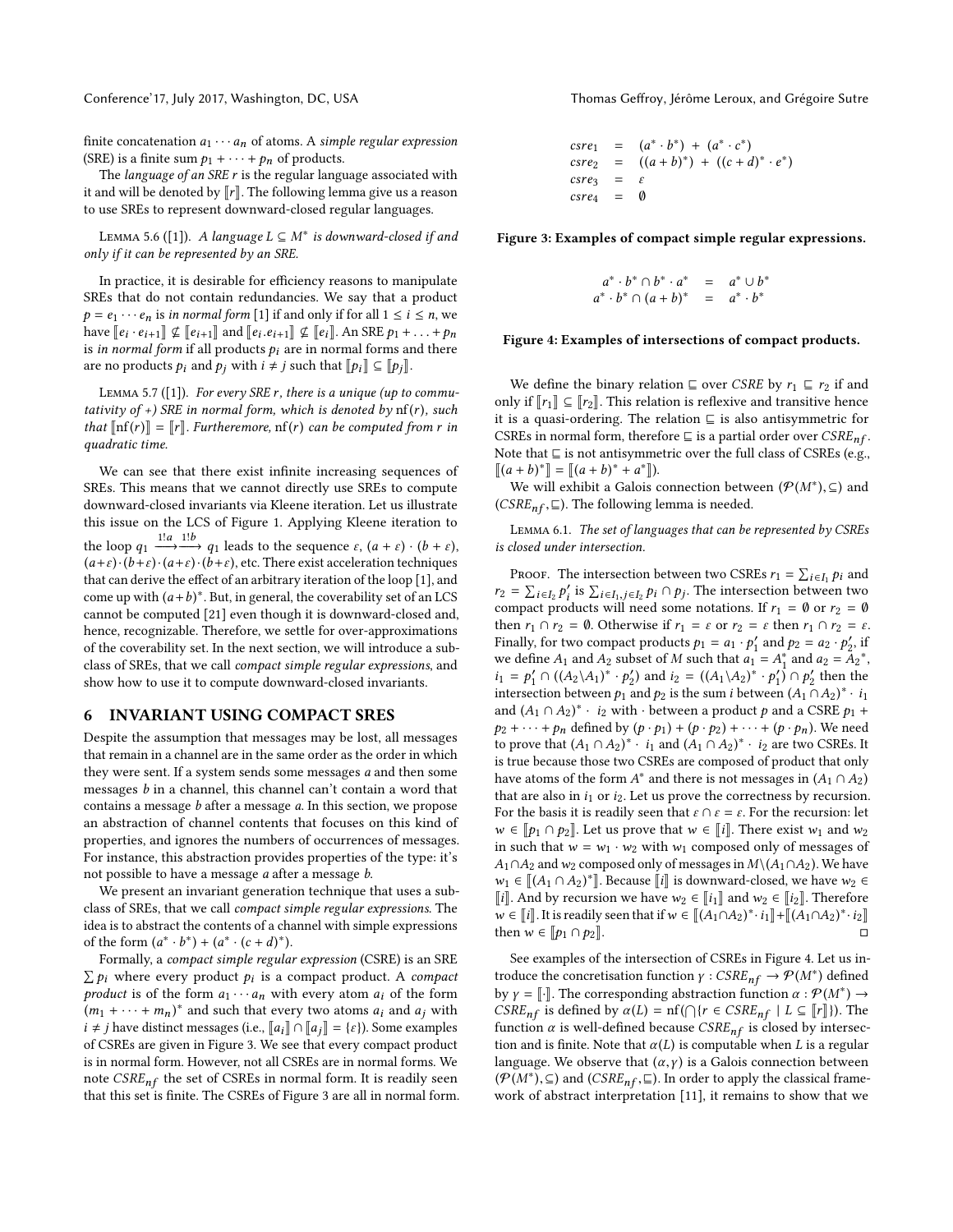can perform abstractly the operations over the channels, namely transmissions and receptions.

For a language  $L \subseteq M^*$ , let  $m^{-1}L = \{w \subseteq M^* \mid m \cdot w \in L\}$ .<br>Howing the classical framework of abstract interpretation, an Following the classical framework of abstract interpretation, an abstract transmission is defined by  $(!m)^{\#}(r) = \alpha([\![r]\!]\cdot m)$  and an abstract recention is defined by  $(?m)^{\#}(r) = \alpha(m^{-1}.\llbracket r \rrbracket)$ . Let us show abstract reception is defined by  $(?m)^{\#}(r) = \alpha(m^{-1} \cdot \llbracket r \rrbracket)$ . Let us show how to compute  ${!(m)}^{\#}(r)$  and  ${((m)}^{\#}(r)$  given a CSRE r in normal<br>form We only need to consider the case where r is a compact form. We only need to consider the case where  $r$  is a compact product since  $(\binom{!m)^{\#}(p_1 + \cdots + p_n) = \text{nf}((\binom{!m)^{\#}(p_1) + \cdots + (\binom{!m)^{\#}(p_n)}{n})}$ and similarly for  $(?m)^*$ .<br>For a compact product

For a compact product  $p = a_1 \cdots a_n$ , let  $merge(a_1 \cdots a_n)$  denote the atom that contains exactly the messages that appear in  $a_1, \ldots, a_n$ . Formally,  $merge(a_1 \cdots a_n)$  is the atom  $A^*$  where  $A = \{m \in M \mid m \in \llbracket a_1 \rrbracket \}$ . We have for a compact product  ${m \in M \mid m \in [a_1] \cup \cdots [a_n]}$ . We have for a compact product  $p = a_1 \cdots a_n$  and a message  $m \in M$ :

$$
(!m)^{\#}(p) = \begin{cases} a_1 \cdots a_{k-1} \cdot merge(a_k \cdots a_n) & \text{if } m \in [[p]] \\ p \cdot m^* & \text{otherwise} \end{cases}
$$

$$
(?m)^{\#}(p) = \begin{cases} a_k \cdots a_n & \text{if } m \in [[p]] \\ 0 & \text{otherwise} \end{cases}
$$

where, in both cases, k the unique index such that  $m \in [a_k]$ .<br>By a standard construction, we can extend the Galois conne

By a standard construction, we can extend the Galois connection  $(\alpha, \gamma)$  into a Galois connection between  $(\mathcal{P}(S), \subseteq)$  and the abstract domain consisting of the set of maps from Q to  $CSRE_{nf}^d$ , partially<br>ordered by the component-wise extension of  $\Gamma$ . So we can apply ordered by the component-wise extension of  $\subseteq$ . So we can apply the classical framework of abstract interpretation [\[11\]](#page-9-20) to generate an inductive downward-closed invariant by a standard fixpoint computation in this abstract domain. Since the set  $CSRE_{nf}$  is finite, the fixpoint computation is guaranteed to converge. We may then use this downward-closed invariant to accelerate the backward coverability analysis, as is done in the BCwP algorithm of [Section 4.](#page-2-0) However, this acceleration comes at a price: the generation of the invariant itself might be costly. We illustrate this issue in the following example.

<span id="page-6-1"></span>Example 6.2. Consider an alphabet M containing the distinct messages  $x_1, y_1, z_1, \ldots, x_n, y_n, z_n$ . Let  $L \subseteq M^*$  be the language

$$
L = x_1^* \cdot (y_1^* + z_1^*) \cdot x_2^* \cdot (y_2^* + z_2^*) \cdots x_n^* \cdot (y_n^* + z_n^*)
$$

This language can be represented by a CSRE. But the minimal CSRE r with  $L = ||r||$ , is the sum of all compact products of the form  $x_1^* \cdot m_1^* \cdot x_2^* \cdot m_2^* \cdot \cdot \cdot x_n^* \cdot m_n^*$  where  $m_i \in \{y_i, z_i\}$  for all  $i \in \{1, ..., n\}$ . There are exponentially many such products all *i* ∈ {1,...,*n*}. There are exponentially many such products. Observe that *r* is in normal form. Observe that  $r$  is in normal form.

The potential exponential blow-up illustrated in [Example 6.2](#page-6-1) may limit, in practice, the usefulness of our invariant generation technique based on CSREs. See [Section 9](#page-7-1) for experimental results. The next section aims at solving this problem.

#### <span id="page-6-0"></span>7 INVARIANT USING ORDERING FLOWS

In the last section, we saw how to generate downward-closed invariants by an abstraction of channel contents that ignores the numbers of occurrences of messages and only cares about their respective order. This abstraction relies on so-called compact simple regular expressions (CSREs). However, the generation of this

invariant might be costly in practice. This comes from the fact that CSREs are, in fact, not compact enough (see [Example 6.2\)](#page-6-1).

We now present an invariant generation technique based on quasi-orderings (i.e. transitive and reflexive relations) over messages, that we call *message ordering flow* (MOFs). The goal is still the same: we want to keep track of which messages can be in which order in each channel. But we want an invariant that is faster to compute than the one based on CSREs.

Let M denote the set of messages of an LCS for which we want to compute a downward-closed invariant. A message ordering flow (MOF) is a pair  $(A, R)$  where  $A \subseteq M$  and R is quasi-ordering over A. We let MOF denote the set of MOFs. We define the partial ordering  $\sqsubseteq$  over MOF by  $F_1 \sqsubseteq F_2$  with  $F_1 = (A_1, R_1)$  and  $F_2 = (A_2, R_2)$  if and only if  $A_1$  ⊆  $A_2$  and  $R_1$  ⊆  $R_2$ .

The least upper bound of two MOFs  $F_1 = (A_1, R_1)$  and  $F_2 =$  $(A_2, R_2)$  is  $F_1 \sqcup \overline{F_2} = (A, R)$  where  $A = A_1 \cup A_2$  and  $R = (R_1 \cup R_2)^+$ ,<br>i.e., the transitive closure of  $R_1 \sqcup R_2$ . The greatest lower bound of i.e., the transitive closure of  $R_1 \cup R_2$ . The greatest lower bound of  $F_1$  and  $F_2$  is  $F_1 \sqcap F_2 = (A, R)$  where  $A = A_1 \cap A_2$  and  $R = R_1 \cap R_2$ .

As in [Section 6,](#page-5-0) we want to exhibit a Galois Connection between  $(\mathcal{P}(M^*))$ , ⊆) and  $(MOF, ⊆)$ . Let us start with the abstraction function  $\alpha : \mathcal{P}(M^*) \to MOF$  For a word  $w \in M^*$  let  $\alpha(w) = (4, R) \in MOF$  $\alpha : \mathcal{P}(M^*) \to MOF$ . For a word  $w \in M^*$ , let  $\alpha(w) = (A, R) \in MOF$ <br>where  $A - \{m \in M \mid m \leq w\}$  is the set of all messages occurring in where  $A = \{m \in M \mid m \leq w\}$  is the set of all messages occurring in w and  $R = \{(a, b) \in A \times A \mid a = b \vee ab \leq w\}$ . Recall that  $\leq$  is the sub-word partial order on M<sup>\*</sup>. For a non-empty language  $L \subseteq M^*$ ,<br>we define  $\alpha(I)$  to be the least upper bound of  $\alpha(\omega) + \omega \in I$ . we define  $\alpha(L)$  to be the least upper bound of  $\{\alpha(w) \mid w \in L\}$ . The concretisation function  $\gamma : MOF \to \mathcal{P}(M^*)$  is defined by  $\nu(A, B) = \{w \in A^* | \; \forall ab \leq w (a, b) \in B\}$  $\gamma(A,R) = \{w \in A^* \mid \forall ab \leq w, (a,b) \in R\}.$ <br>It is readily seen that the concretisation

It is readily seen that the concretisation of a MOF is a downwardclosed language. But the set  $\gamma(MOF)$  of languages that can be represented by a MOF misses an important language, namely the empty language. So we extend the set MOF with a new element, written ⊥, whose concretisation is  $\gamma(\perp) = \emptyset$ . Conversely, the abstraction of the empty language is  $\alpha(\emptyset) = \bot$ . We also extend  $\sqsubseteq$  in the obvious way. For every MOF F, we have  $\bot \sqcup F = F$  and  $\bot \sqcap F = \bot$ .

We observe that  $(\alpha, \gamma)$  is a Galois connection between  $(\mathcal{P}(M^*))$ ,  $\subseteq$ <br>nd  $(MOF \sqsubset)$  de in Section 6, in order to apply the classical ) and  $(MOF, \sqsubseteq)$ . As in [Section 6,](#page-5-0) in order to apply the classical framework of abstract interpretation [\[11\]](#page-9-20), it remains to show that we can perform abstractly the operations over the channels, namely transmissions and receptions.

Following the classical framework of abstract interpretation, we define  $(!m)^{\#}: MOF \rightarrow MOF$  and  $(?m)^{\#}: MOF \rightarrow MOF$  by<br> $(!m)^{\#}(E) = \alpha(y(F), m)$  and  $(?m)^{\#}(E) = \alpha(m^{-1}, y(F))$ . Let us shown  $(\ell m)^{\#}(F) = \alpha (\gamma(F) \cdot m)$  and  $(2m)^{\#}(F) = \alpha (m^{-1} \cdot \gamma(F))$ . Let us show that the functions  $\left(\frac{1}{m}\right)^{\#}$  and  $\left(\frac{2m}{m}\right)^{\#}$  are computable.

- $(\lg m)^{\#}(\perp) = (\lg m)^{\#}(\perp) = \perp$ .<br>•  $(\lg m)^{\#}(\land \neg p) = (\land' \neg p')$  where
- $(\lfloor m \rfloor^{\#}(A, R) = (A', R')$  where  $A' = A \cup \{m\}$  and  $R' = R \cup (A \times \{m\}) \cup (R \times R)$  where  $B = \{b \in A \mid (m, b) \in R\}$  is the  $(A \times \{m\}) \cup (B \times B)$  where  $B = \{b \in A \mid (m, b) \in R\}$  is the set of all messages that can appear after m set of all messages that can appear after m.
- $(2m)^{\#}(A,R) = \bot$  if  $m \notin A$ , otherwise  $(2m)^{\#}(A,R) = (A', R')$ <br>where  $A' = Ih \in A \mid (m, h) \in R$  is the set of all message where  $A' = \{b \in A \mid (m, b) \in R\}$  is the set of all messages<br>that can appear after m and  $P' = P \circ (A' \times A')$ that can appear after *m* and  $R' = R \cap (A' \times A')$ .

As with CSREs, we can extend the Galois connection  $(\alpha, \gamma)$  into a Galois connection between ( $\mathcal{P}(S)$ ,  $\subseteq$ ) and the abstract domain consisting of the set of maps from Q to  $MOF^d$ , partially ordered<br>by the component-wise extension of  $\Box$  Again, we can generate by the component-wise extension of  $\subseteq$ . Again, we can generate an inductive downward-closed invariant by a standard fixpoint computation in this abstract domain. Since the set  $MOF$  is finite, the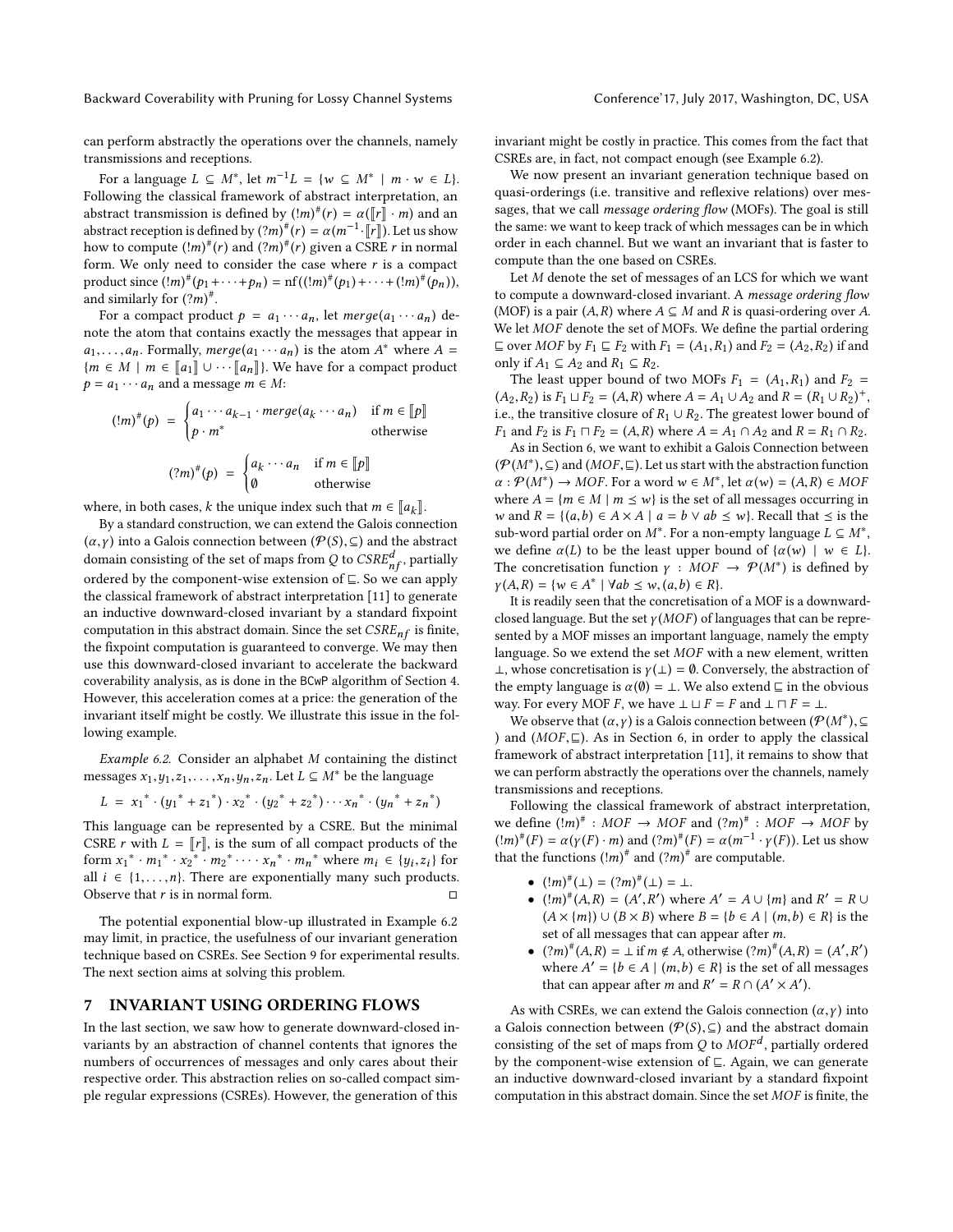<span id="page-7-2"></span>

Figure 5: MOF for the language L of [Example 6.2.](#page-6-1)

fixpoint computation is guaranteed to converge. We may then use this downward-closed invariant in the BCwP algorithm of [Section 4.](#page-2-0)

On the contrary to CSREs that can suffer from an exponential blow-up, each MOF is of size at most quadratic in the cardinal of the alphabet M of messages of the LCS under analysis.

Example 7.1. Let us revisit Example [6.2.](#page-6-1) Recall that the language  ${\cal L}$  defined there is

$$
L = x_1^* \cdot (y_1^* + z_1^*) \cdot x_2^* \cdot (y_2^* + z_2^*) \cdots x_n^* \cdot (y_n^* + z_n^*)
$$

This language can be represented by the MOF  $F = (A, R)$  where  $A$  contains exactly the messages  $x_1, y_2, \ldots, x_n, y_n, z_n$  and  $R$  re-A contains exactly the messages  $x_1, y_1, z_1, \ldots, x_n, y_n, z_n$  and R re-spects the quasi-ordering shown in [Figure 5,](#page-7-2) that is,  $R$  is the reflexive and transitive closure of the arrows depicted in that figure. On the contrary to the minimal CSRE representing *L*, which is exponential<br>in *n*, the size of *F* is quadratic in *n*. in *n*, the size of *F* is quadratic in *n*.

#### <span id="page-7-0"></span>8 INVARIANT WITH STATE INEQUATION

The two last invariants focused on the order of messages in the channels. Both invariants don't take into account the number of messages.

We now present an invariant based on the Petri net state equation. It is a simple invariant that just counts the number of messages that can be in each channel.

The state equation was recently used successfully for solving Petri net coverability problems [\[7,](#page-9-0) [14,](#page-9-1) [16\]](#page-9-2).

Inspired by the state equation for Petri nets, we associate to an LCS and a state  $s_{final} = (q_{final}, w_1, \ldots, w_d)$ , a system of in-<br>equations that must be satisfiable when  $s_{\ell}$ , is coverable. This equations that must be satisfiable when  $s_{final}$  is coverable. This system is defined over a vector **x** of free variables ranging over  $\mathbb{Z}^{\Delta}$ . Intuitively,  $x(\delta)$  denotes the number of times an execution uses the rule  $\delta$  to cover the state  $s_{final}$ .

We first build a system of equations over x, called the location constraints that takes into account the number of times an execution enters and leaves a location. To do so, we introduce the vector  $e_i$ in  $\mathbb{Z}^{\mathcal{Q}}$  defined as zero everywhere except for the index *i* where it is one. We denote by  $LC_{sfinal}(\mathbf{x})$  the following system of equations:

$$
\mathbf{e}_{q_{init}} + \sum_{\delta = (p, op, q) \in \Delta} \mathbf{x}(\delta)(-\mathbf{e}_p + \mathbf{e}_p) = \mathbf{e}_{q_{final}} \tag{1}
$$

Next, we build a system of inequalities over x, called the channel constraints that counts the number of times each message  $m$  is sent and received in each channel i. To do so, we introduce the vector  $e_{i,m}$  defined as the matrix in  $\mathbb{Z}^{d\times |M|}$  where the value is zero average veces for the index i m where it is one. Given a word everywhere except for the index  $i, m$  where it is one. Given a word w of messages, we denote by  $|w|_m$  the number of occurrences of m in w. We denote by  $CC_{s<sub>final</sub>}(\mathbf{x})$  the following system of inequations where the inequality  $\geq$  over the matrices is defined componentwise:

$$
\sum_{\delta=(p,i|m,q)\in\Delta} \mathbf{x}(\delta)\mathbf{e}_{i,m} - \sum_{\delta=(p,i^2m,q)\in\Delta} \mathbf{x}(\delta)\mathbf{e}_{i,m} \ge \sum_{\substack{m\in M\\i\in\{1,\ldots,d\}}} |w_i|_m \tag{2}
$$

Finally, we introduce the system of equations  $\mathit{SI}_{\mathit{Sfinal}}(\mathbf{x})$  defined as the conjunction  $LC_{s<sub>final</sub>}$  (x)  $\wedge CC_{s<sub>final</sub>}$  (x). The proof of the following lemma is immediate by observing that if  $s_{final}$  is coverable there exists an execution from  $s_{init}$  to a state  $s \geq s_{final}$ . Denoting by  $\mathbf{x}(\delta)$  the number of times the rule  $\delta$  is used by this execution, we get a vector **x** satisfying  $SI_{sfinal}(\mathbf{x})$ .

LEMMA 8.1. The system  $SI_{sfinal}(\mathbf{x})$  is satisfiable for every coverable configuration  $s_{final}$ .

COROLLARY 8.2. The set  $I_{LCS} = \{s_{final} \mid \exists x S I_{S<sub>final</sub>}(x)\}\$ is an invariant.

# <span id="page-7-1"></span>9 EXPERIMENTAL EVALUATION

We have presented a coverability checking algorithm, namely BCwP, that is parametrized by a downward-closed invariant. The algorithm uses this invariant in order to accelerate the classical backward coverability analysis. We have also presented three different invariant generation techniques, respectively based on compact simple regular expressions (CSREs), on message ordering flows (MOFs) and on the state inequation (SI). We now present our experimental results.

We want to evaluate two main effects of the invariants: the number of states handled and the time saved or added. If the algorithm handles less states (computes less states with cpre, prunes more), this leads to a gain in time. But an invariant can also slow down the computation in two ways, firstly for the generation of the invariant itself, and secondly for checking membership of a given state in the invariant.

We have implemented the BCwP algorithm in the language OCaml. The prototype consists of a little more than three thousands lines of code. It can be found online [\[17\]](#page-9-21). For now it only works for lossy channel systems but by modularity it can be extended to all well-structured transition systems with decidable order and effective pre-basis. New invariants can also be added easily. The state inequation invariant needs the help of an SMT-solver. We chose z<sup>3</sup> [\[12\]](#page-9-22).

For the experiments, we used a machine running Ubuntu Linux 14.04, with an Intel i7-4770 CPU at 3.40 GHz and 16 GB of memory.

Our prototype uses the file format scm. This format specifies different communicating automata that use their own locations and rules. This doesn't fundamentally change the algorithm. We keep the automata because it accelerate the computation: for a state we know that the majority of the rules can't be apply because those rules are not from the same automaton that the state.

The different examples come with the tool McScM [\[19\]](#page-9-10). We present the results of 13 examples. The examples BAwCC, BAwPC, BAwCC\_enh, BAwPC\_enh are business protocols and came from [\[22\]](#page-9-7). The two first are coverable examples and the last two are their enhanced uncoverable version. Others examples included two versions of the peterson protocol, one with three peers, the other with four, a version of the pop3 protocol, a simple server protocol and a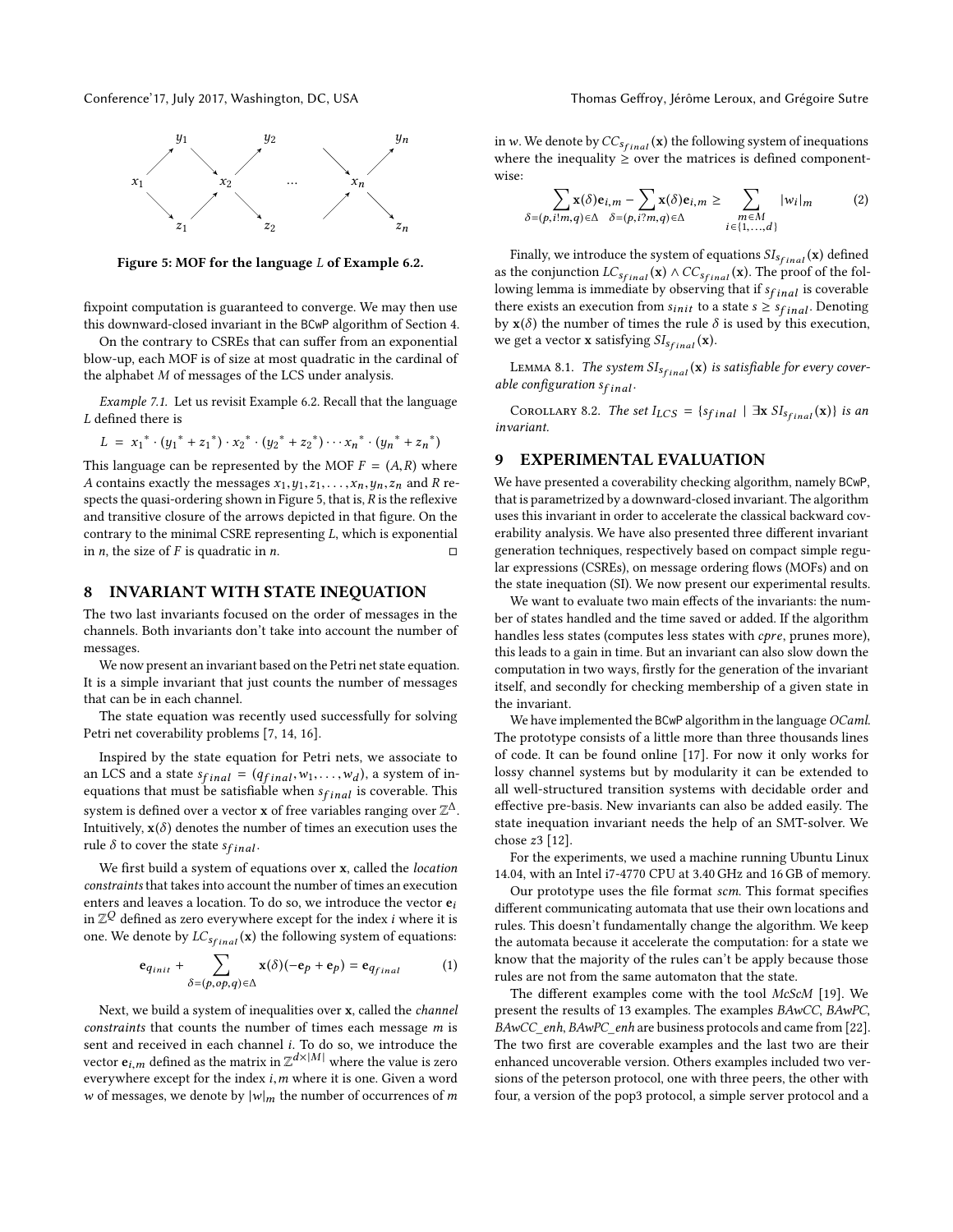<span id="page-8-0"></span>Table 1: Seconds need to solve the coverability problem with different invariants

|              | Ø        | SI.      | <b>CSRE</b> | <b>MOF</b> |
|--------------|----------|----------|-------------|------------|
| peterson3    | 993      | 2        | 28          | 28         |
| peterson4    | TO       | 3351     | TO          | TO         |
| pop3         | 173      | $\theta$ | TO          | 1          |
| <b>BAwPC</b> | 0.7      | 4.6      | 0.1         | 0.1        |
| <b>BAwCC</b> | 2        | 12.9     | 0.1         | 0.1        |
| BAwCC enh    | 4.1      | 16.1     | 0.1         | 0.1        |
| BAwPC enh    | 0.8      | 4.1      | 0.1         | 0.1        |
| <b>BRP</b>   | 0.2      | 0.1      | 0.3         | 0.3        |
| server       | $\theta$ | 1.3      | 0.6         | 0.4        |
| server err   | $\theta$ | $\theta$ | $\theta$    | $\theta$   |
| ring2        | 0.2      | 0.2      | 0.4         | 0.4        |
| tcp          | 0        | $\theta$ | 0           | $\theta$   |
| tcp_err      | $\theta$ | 0        | $\Omega$    | $\theta$   |

tcp protocol with and without an error inserted, and finally a ring protocol.

Even if we presented our algorithm to solve the coverability problem for one target state, it is easy to extend the algorithm for a set of targets:  $U_0 = \uparrow (S_{final} \cap I)$  with  $S_{final}$  the set of all targets states. And in practice examples often have tens of target states.

We weren't able to compare our tool with Trex [\[5\]](#page-9-9) because of a lack of compatibily between file formats. But we tried McScM [\[19\]](#page-9-10) that uses the same scm format and can solve the coverability problem for LCS, even though this is not its primary goal. McScM has four verification engines. The best engine suited to our examples was cegar. It was able to solve 10 of 13 examples within three minutes but crashed with *peterson4* and weren't finished after two hours for brp and BAwCC\_enh. In comparison, our prototype solved all cases with the invariant state inequation. Without invariant and with the invariant MOF it was able to solved all examples except two and with the invariant CSRE all excepted three.

[Table 1](#page-8-0) compares the time needed to solve the coverability problem without invariant, noted ∅, and with the invariants SI, CSRE and MOF. We can see that SI dramatically accelerates the computation in the biggest examples. MOF too except for peterson4.

Those numbers can be explained by the numbers of operations that the algorithm performed. [Table 2](#page-8-1) compares the numbers of nodes visited i.e. the numbers of targets states added each step with all states created by the cpre in the line [6](#page-2-3) before removing those that are already in  $\uparrow$ B. Sometime the number of visited states is very low compared to the version without invariant. For example for the invariants CSRE and MOF for the examples BAwCC\_enh and BAwPC\_enh it is 59 and 44 compared to 38218 and 19193. It is because the invariants were able to prune all targets states. Therefore the algorithm didn't even enter the while loop.

To understand more specifically the pruning for each invariant and each example, we provide [Table 3.](#page-8-2) It shows the number of times the algorithm tested if a state was or was not in the invariant, as well as the percentage of times the state was outside the invariant and hence was pruned.

Table 2: Number of elements visited

<span id="page-8-1"></span>

|              | Ø      | SI.    | <b>CSRE</b> | <b>MOF</b>     |
|--------------|--------|--------|-------------|----------------|
| peterson3    | 359131 | 2127   | 67          | 67             |
| peterson4    | TO     | 852630 | <b>TO</b>   | T <sub>O</sub> |
| pop3         | 241595 | 813    | TO          | 17842          |
| <b>BAwPC</b> | 15266  | 15266  | 1587        | 1587           |
| <b>BAwCC</b> | 31693  | 31693  | 2480        | 2480           |
| BAwCC enh    | 38218  | 38218  | 59          | 59             |
| BAwPC enh    | 19193  | 12824  | 44          | 44             |
| <b>BRP</b>   | 9343   | 470    | 9132        | 9343           |
| server       | 8873   | 8873   | 7720        | 8873           |
| server err   | 105    | 1      | 1           | 1              |
| ring2        | 11141  | 772    | 11141       | 11141          |
| tcp          | 1519   | 37     | 1437        | 1519           |
| tcp_err      | 1423   | 218    | 1290        | 1364           |
|              |        |        |             |                |

<span id="page-8-2"></span>Table 3: Number of states tested and percentages of pruned states

|              | SI     |          | <b>CSRE</b> |      | <b>MOF</b> |          |
|--------------|--------|----------|-------------|------|------------|----------|
|              | #      | Z,       | #           | $\%$ | #          | Z,       |
| peterson3    | 1970   | 72.2     | 67          | 100  | 67         | 100      |
| peterson4    | 745009 | 72.0     | TO          | TO   | <b>TO</b>  | TO       |
| pop3         | 324    | 61.8     | <b>TO</b>   | TO   | 5433       | 35.0     |
| <b>BAwPC</b> | 3645   | $\theta$ | 1069        | 81.4 | 1069       | 81.4     |
| <b>BAwCC</b> | 7186   | $\theta$ | 1718        | 80.6 | 1718       | 80.6     |
| BAwCC_enh    | 7671   | $\theta$ | 59          | 100  | 59         | 100      |
| BAwPC_enh    | 2834   | 0.4      | 44          | 100  | 44         | 100      |
| <b>BRP</b>   | 172    | 27.3     | 2692        | 3.8  | 2650       | $\theta$ |
| server       | 2037   | $\theta$ | 1910        | 5.3  | 2037       | $\theta$ |
| server err   | 1      | 100      | 1           | 100  | 1          | 100      |
| ring2        | 490    | 71.2     | 2393        | 0.1  | 2393       | $\theta$ |
| tcp          | 37     | 81.1     | 751         | 3.1  | 768        | $\theta$ |
| tcp_err      | 173    | 47.4     | 671         | 8.0  | 686        | 3.8      |

We see that many times the algorithm was able to prune some states and therefore to decrease the number of states handled. But it comes at a cost, since we need to compute a least fixpoint for the invariants CSRE and MOF and to check if state is in the invariant or not. [Table 4](#page-9-23) shows for each invariant the time spent before starting the algorithm and the total time spent checking if a state is in the invariant. We see that the state inequation is very fast to precompute. The reason is that it just needs to write the inequation for the SMT-solver z3. Satisfiability checks are only accounted for in the times to check membership in the invariant. The invariant CSRE can take too much pre-computation time as explained with the [Example 6.2](#page-6-1) in the [Section 6.](#page-5-0) The MOF invariant was able to do the computation in less time excepted for the peterson protocols with four peers. Unlike z3 the least fixpoint module wasn't carefully coded with performance in mind.

To compare MOF and CSRE we see that MOF was better overall. It pruned less in a few examples but the biggest gap was between 5.3% against 0% for server. And in 6 examples out of 11 where they both finished they pruned exactly the same states. Because the